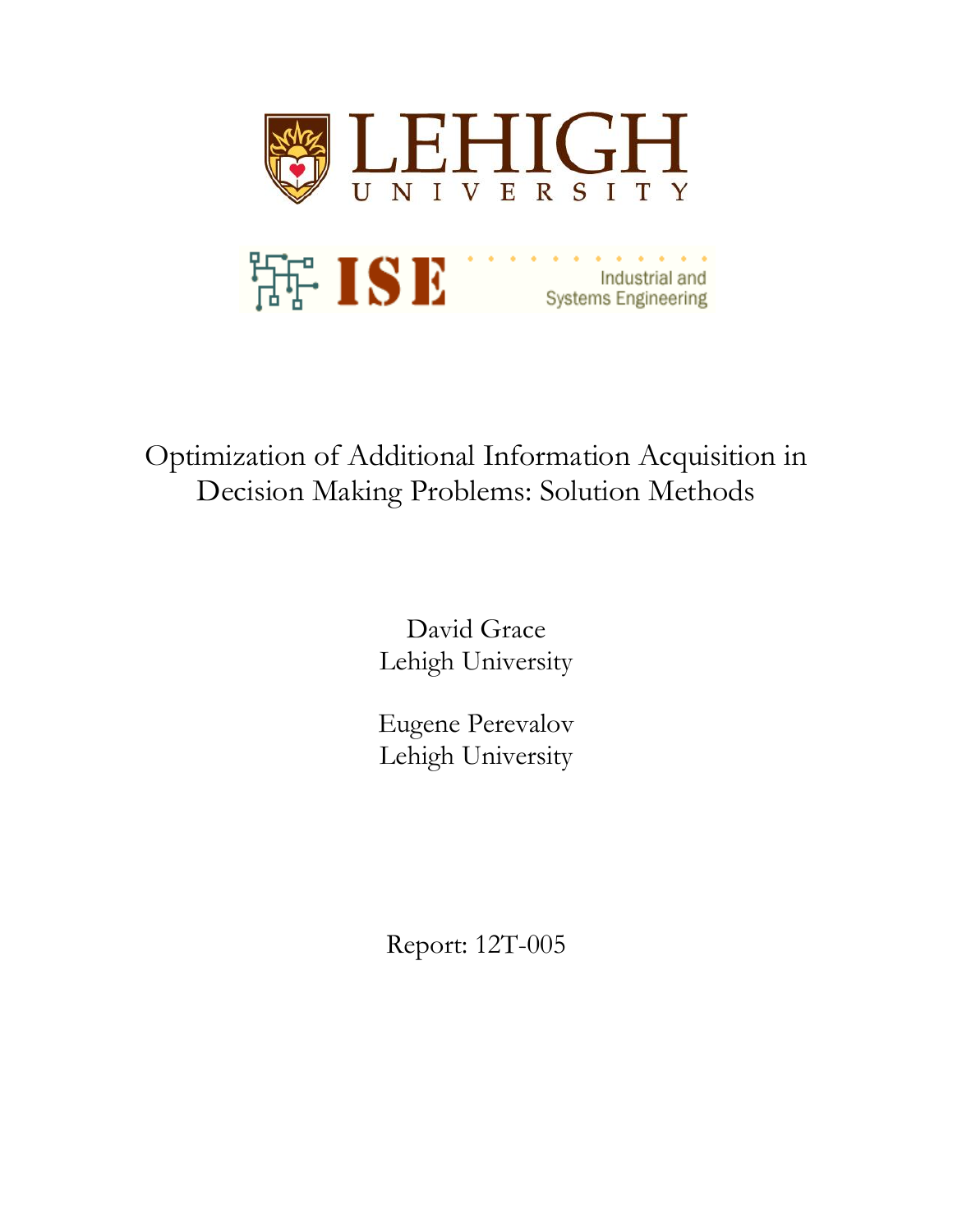## Optimization of Additional Information Acquisition in Decision Making Problems: Solution Methods

E. Perevalov and D. Grace

#### Abstract

When additional information sources are available in decision making problems that allow stochastic optimization formulations, an important question is how to optimally use the information the sources are capable of providing. A framework that relates information characteristics of a source to solution quality characteristics of the problem was proposed in a companion paper where the problem of optimal information acquisition was formulated as that of minimization of the expected loss of the solution subject to capacity constraints of the information source. In this paper, approximate solution methods for that problem are developed making use of probability metrics method and its application for scenario reduction in stochastic optimization.

#### 1 Introduction

In many practically important decision making problems where uncertainty about input data is present and optimization methods are appropriate (due to a large number of possible solutions) sources of additional information are in principle available. Often, information that such sources possess fails to be taken advantage of due to its perceived and factual imprecision and to the lack of methodology that allows to do this in a controlled and regular fashion.

The main purpose of such methodology, as seen by us, is to be able to (i) estimate the amount of decision quality improvement that's possible for the given problem and with the help of a given amount – suitably defined – of additional information, (ii) given a specific information source, find the particular way the maximum possible improvement in decision quality can be achieved. Correspondingly, it appears logical – if such a methodology is to be developed – to begin with a quantitative description of information exchange between the analyst/decision maker and information source(s), then try to relate the information related measures to decision quality and, finally, to optimize the latter given suitable constraints (that describe limitations of the information source) on the former. The first (informational) component of such a methodology is addressed in [31, 30, 32]. The second (relating informational characteristics to decision quality) was explored in [33] where the main such relations were discussed and the problem of optimizing the solution quality given information source characteristics was formulated. The next logical step is to look for specific solution methods for this problem. This is the main topic of the present article.

The overall approach developed in this paper and papers cited above builds – directly and indirectly – on several bodies of previous research. The area of statistical decision making has dealt with the idea of improving solution quality by means of acquiring additional information. There have been applications to innovation adoption [28], [20], fashion decisions [11] and vaccine composition decisions for flu immunization [24] can be mentioned in this regard. Some authors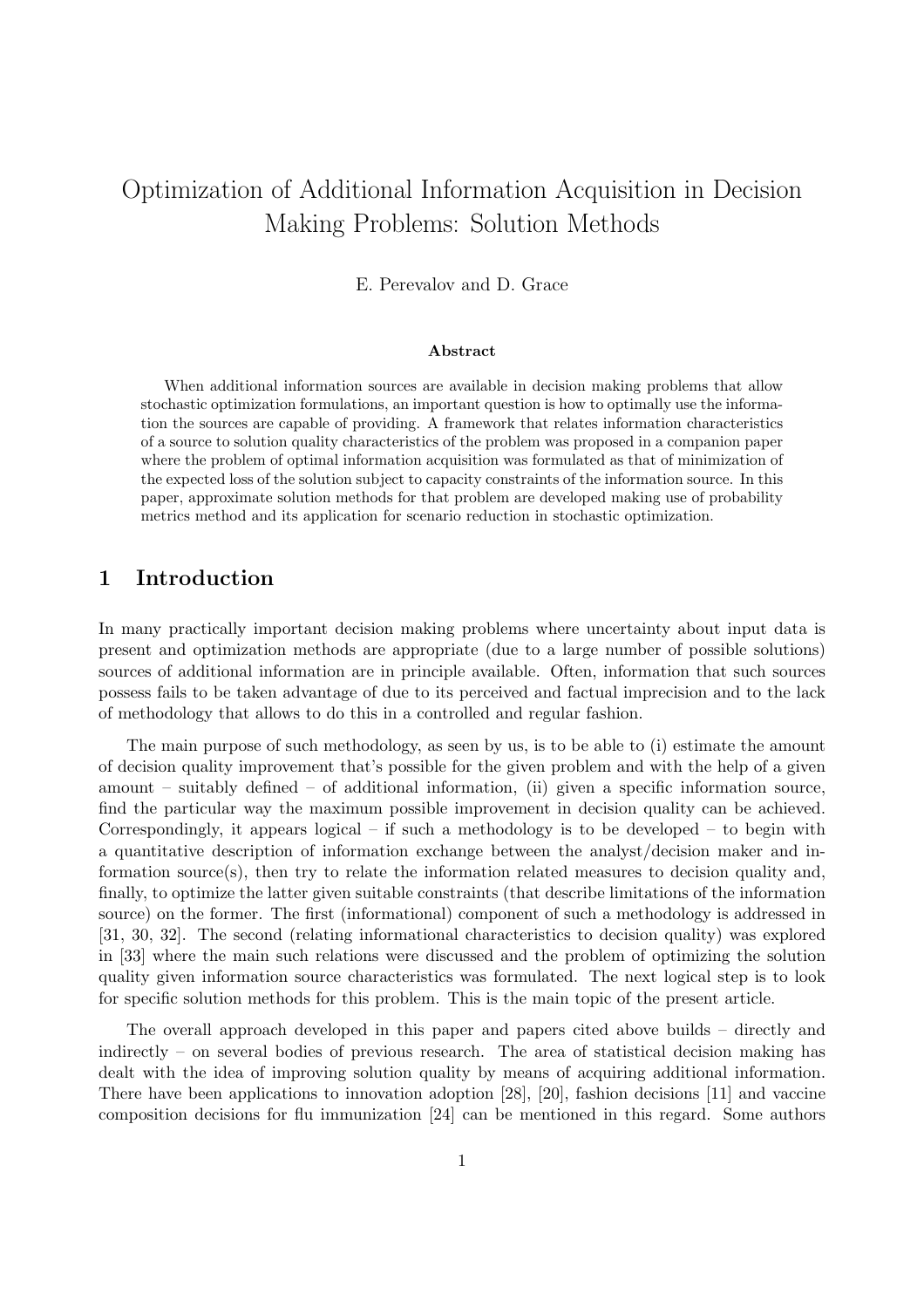[10], [9] even introduced models (e.g. effective information model) for accounting for the actual, or effective, amount of information contained in the received observations. One could also mention the recent work on optimal decision making in the absence of the knowledge of the distribution shape and parameters [17, 25, 1]. The difference of the proposed approach is in that it explicitly describes and allows to optimize over not just the quantity of additional information but also its content and is based on explicit description of properties of information sources.

On the other hand, the proposed approach can be looked upon as an attempt to make Information Theory methods useful for optimization and decision making under uncertainty. The field of Information Theory, born from Shannon's work on the theory of communications [41] since had great success in a number of fields that include, besides communication theory, statistical physics [18, 19], computer vision [43], climatology [29, 42], physiology [21] and neurophysiology [3]. Generalized Information Theory (see e.g. [22], [27, 14] ) addresses problems of characterizing uncertainty in frameworks that are more general than classical probability such as Dempster-Shafer theory [40]. A bit more specifically speaking, the approach developed here is based on a theory of information exchange between the decision maker/analyst and information source(s) that is developed in [31, 30, 32]. The latter can be thought of as a development of a general theory of inquiry that goes back to the work of Cox [6, 7]. This line of work received more attention recently resulting in a formulation of the calculus of inquiry [23] that constructs a distributive lattice of questions dual to the Boolean lattice of logical assertions. The definition of questions adapted in [31] corresponds to the particular subclass of questions – the partition questions – defined in [23]. Our work in [31, 30, 32] goes beyond that on the calculus of inquiry in that it introduces the concept of *pseudo-energy* as a measure of source specific difficulty of various questions to the given information source. One could say that it develops a quantitative theory of *knowledge* as opposed to the theory of information.

The problem of optimal usage of information obtained from experts has been addressed in existing research literature mostly in the form of updating the decision maker's beliefs given probability assessment from multiple experts [12, 13, 4, 5] and optimal combining of expert opinions, including experts with incoherent and missing outputs [34]. In the present and preceding papers, the emphasis is on optimizing on the particular type of information for the given expert(s) and decision making problem.

Methodologically, the present paper borrows heavily from the field of probability metrics and scenario reduction in stochastic optimization. More details, along with relevant references, can be found in Appendices.

The rest of the paper is organized as follows. In section 2, the description of the overall problem is given. Section 3 summarizes main facts and definitions concerning partitions of parameter spaces of decision making problems. In section 4, main results of [31, 30, 32] that are necessary for the developments in this paper are reviewed. Section 5 reviews main results of [33] where, in particular, the problem of additional information acquisition was formulated in the specific form that is used here. Section 6 develops the main theoretical framework for the use of scenario reduction methods for optimization of additional information acquisition. Section 7 develops specific algorithms for determining the efficient frontier and optimizing information acquisition. Section 8 provides an example illustrating the use of methods developed in section 7. Section 9 contains a conclusion. Appendices A and B review the necessary results in probability metrics and scenario reduction methods, respectively.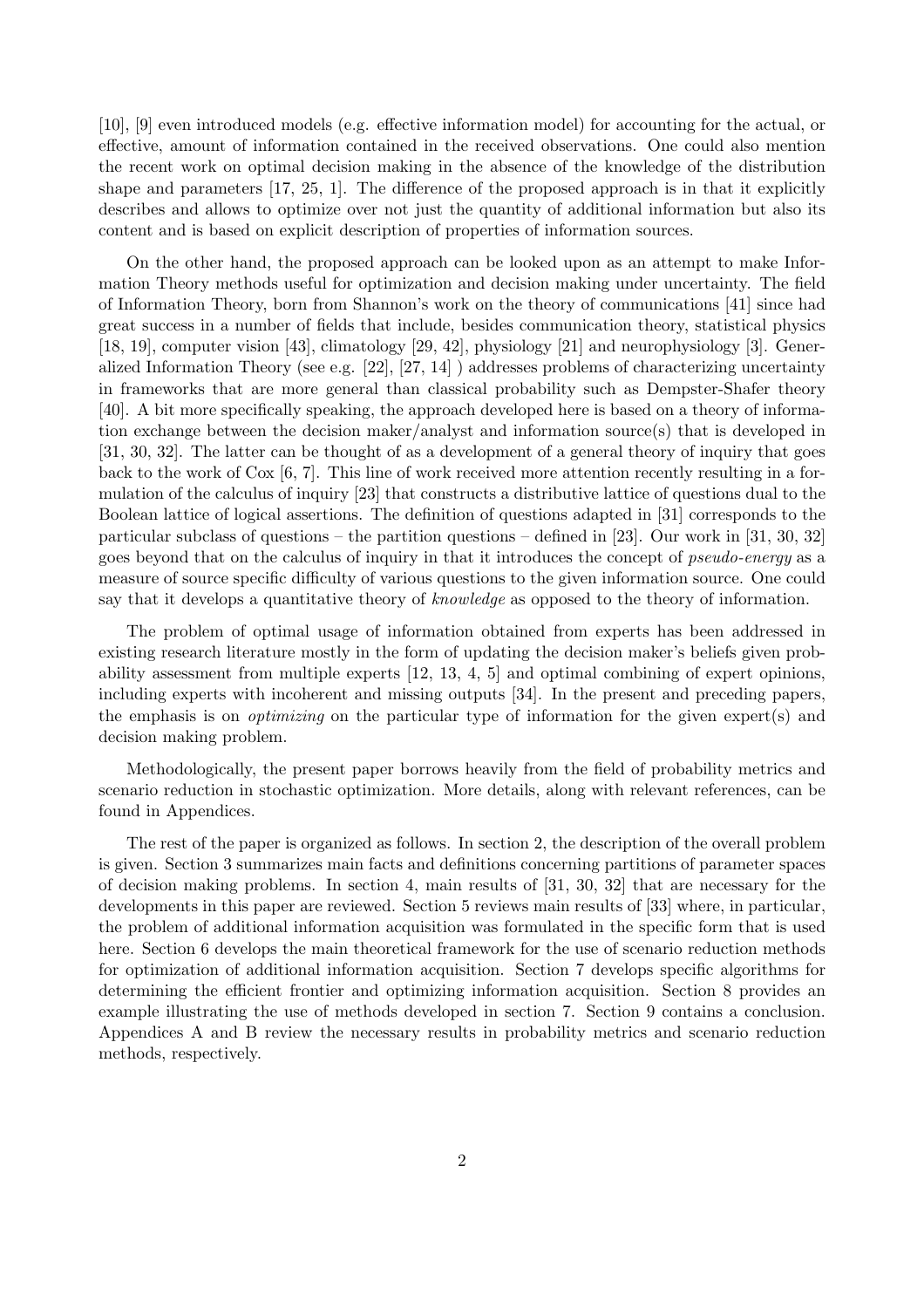#### 2 Problem Description

As was explained in [33], the starting point is the problem of the general form

$$
\min_{x \in X} \mathbb{E}_P f(\omega, x) = \int_{\Omega} f(\omega, x) P(d\omega).
$$
 (1)

where X is the set of all feasible solutions,  $\Omega$  is a parameter space to which uncertain problem parameters belong, and  $P$  is a fixed initial probability measure (with a suitable sigma-algebra assumed) on  $\Omega$  that describes the initial state of the uncertainty. The function f:  $\Omega \times X \to \mathbb{R}$ is assumed to be integrable on  $\Omega$  for each  $x \in X$ . For example, in the context of stochastic optimization, X is the set of feasible first-stage solutions and  $f(\omega, x)$  is the best possible objective value for the first stage decision x in case when the random outcome  $\omega$  is observed.

Let  $L(P)$  be the expected loss corresponding to measure P defined as follows.

$$
L(P) = \int_{\Omega} f(\omega, x_P^*) P(d\omega) - \int_{\Omega} f(\omega, x_{\omega}^*) P(d\omega), \tag{2}
$$

where  $x_P^*$  is a solution of (1) and  $x_\omega^*$  is a solution of  $\min_{x \in X} f(\omega, x)$  for the given  $\omega$ .

The main goal is, as explained in [33], for the given information source(s), find the way of extracting information from it so that the resulting expected loss would be minimized. The difference between the original loss (2 and the loss obtained with the help of the additional information extracted from the source can be termed the *value of information* following the definition proposed in [16]. Therefore, the main problem can be equivalently stated as maximization of value of information that can be provided by a given information source. The information can be extracted from the information source by means of asking question and receiving the source's answers. The decision maker can choose which specific questions to ask the given source so that the resulting value of information would take the maximum possible value.

Informally speaking, the problem is about finding the question(s) that is "aligned" optimally with both the information source's "strengths" and the particular decision making problem. Changing the purely "optimization" component of the problem (the function  $f(\omega, x)$ ) and the set X) while keeping the "information" component (the space  $\Omega$  and the measure P) the same will in general change the optimal question(s) for the same information source. Thus the main goal can also be described as that of finding an optimal alignment between the optimization and information components of the problem (where the information source itself is included in the latter).

#### 3 Partitions of Parameter Space

In this section, we briefly summarize the necessary facts concerning partitions of the parameter space  $\Omega$  which in general can be finite or infinite, such as a closed subset of a Euclidean space  $\mathbb{R}^s$ . We denote by  $\mathcal F$  a sigma-algebra on  $\Omega$ . Let P be a fixed probability measure on  $(\Omega, \mathcal F)$ .

If  $C \in \mathcal{F}$  be a measurable subset of  $\Omega$ , We denote by  $P_C$  the conditional measure on  $\Omega$ . It is defined in the usual way:

$$
P_C(D) = \frac{P(D \cap C)}{P(C)},\tag{3}
$$

for arbitrary  $D \in \mathcal{F}$ .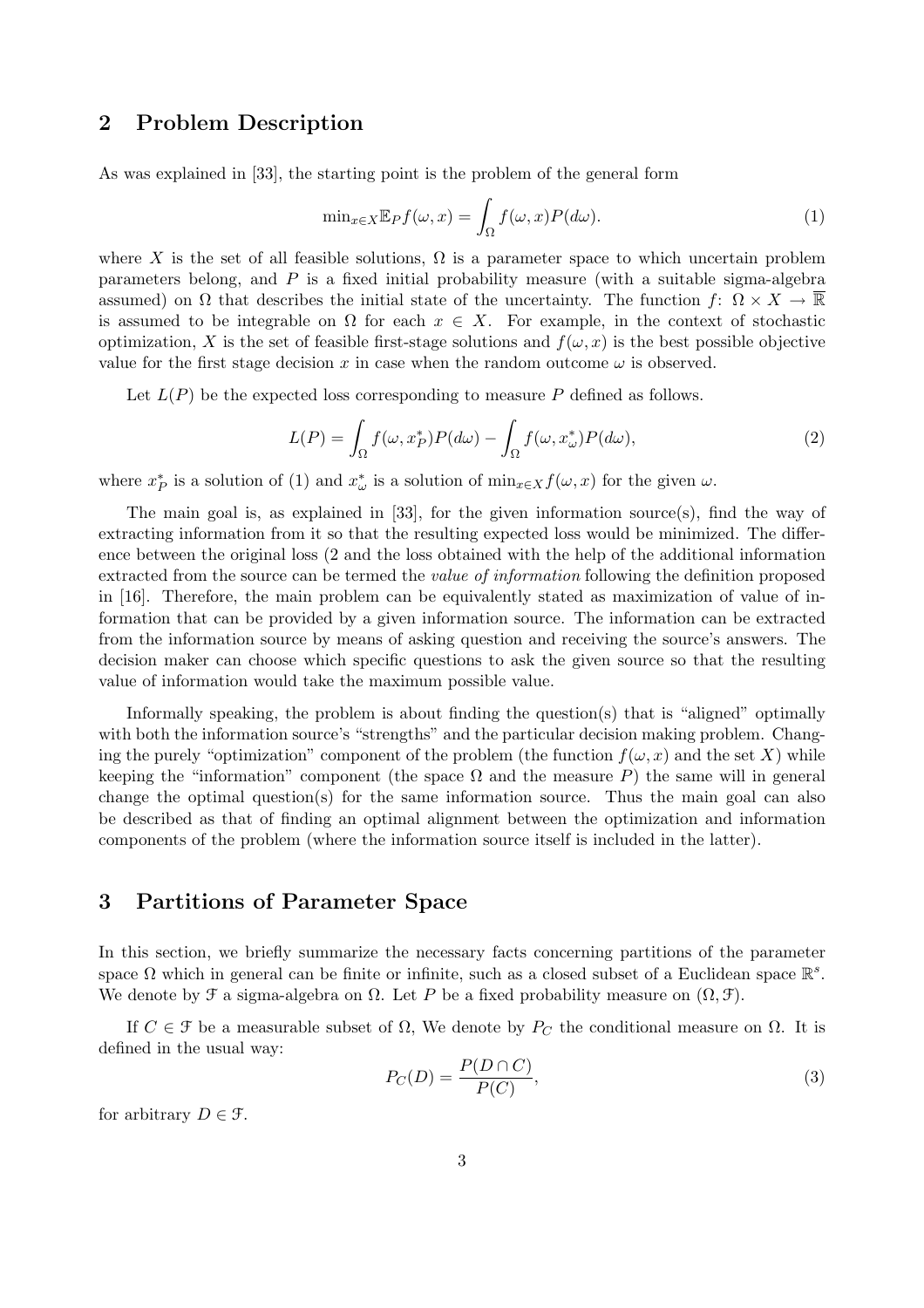A partition  $\mathbf{C} = \{C_1, \ldots, C_r\}$  of  $\Omega$  is a collection of measurable subsets  $C_j \in \mathcal{F}$  of  $\Omega$  such that  $C_j \cap C_l = \emptyset$  for  $j \neq l$  and  $\cup_{j=1}^r C_j = \Omega$ . A partition  $\tilde{C}$  is a *refinement* of C if every set from  $\tilde{C}$  is a subset of some set from C. In such a case, C is a *coarsening* of  $\tilde{C}$ . Given measure P on  $\Omega$ , we call partition  $\mathbf{C}_f(P)$  the finest partition of  $\Omega$  associated with measure P if  $P(C) > 0$  for all  $C \in \mathbf{C}_f(P)$ and there exists at least one set of zero measure in any refinement of  $C_f(P)$ . In case  $\Omega$  is a closed subset of a Euclidean space and  $\mathcal F$  is a Borel algebra, it is easy to see that finest partitions do not exist if measure  $P$  has a continuous support or has a component with continuous support. It is also clear that if the measure P has discrete support there exist many partitions of  $\Omega$  that are finest for P.

Let  $\mathbf{C}' = \{C'_1, \ldots, C'_r\}$  and  $\mathbf{C}'' = \{C''_1, \ldots, C''_s\}$  be two partitions of  $\Omega$ . Then partition  $\mathbf{C} =$  $\mathbf{C}' \cap \mathbf{C}''$  is defined as the partition that consists of all sets of the form  $C_i' \cap C_j''$ :  $\mathbf{C}' \cap \mathbf{C}'' =$  $\{C_1' \cap C_1'', C_1' \cap C_2'', \ldots, C_r' \cap C_s''\}$ . Obviously, some of the sets constituting partition  $\mathbf{C}' \cap \mathbf{C}''$  may be empty. Clearly, partition  $\mathbf{C}' \cap \mathbf{C}''$  is a refinement of both  $\mathbf{C}'$  and  $\mathbf{C}''$ .

If D is a subset of  $\Omega$  and  $\mathbf{C}' = \{C'_1, \ldots, C'_r\}$  is a partition of  $\Omega$ , the partition  $\mathbf{C}'_D = \{D \cap$  $C'_1, \ldots, D \cap C'_r$  of D will be called the partition of D induced by the the partition C' of  $\Omega$ .

For an arbitrary complete partition  $\mathbf{C} = \{C_1, \ldots, C_r\}$ , the measure P can be written as a linear combination of conditional measures:

$$
P = \sum_{j=1}^{r} P(C_j) P_{C_j},
$$
\n(4)

which can be thought of as simply a generalization of an elementary total probability rule.

#### 4 Information Exchange: Questions, Answers and Source Models

The model of information exchange between the decision maker/analyst and information source(s) was described in [31, 30, 32]. Here we review the main results to make the presentation selfcontained. The main information exchange model contains the decision maker's questions, sources answers and the model of information source that relates the question difficulty to the answer depth.

#### 4.1 Questions

Questions were identified in [31] with partitions  $\mathbf{C} = \{C_1, \ldots, C_r\}$  of the parameter space  $\Omega$  of the problem. Partitions were allowed to be incomplete, i.e. such that  $\cup_{j=1}^r C_j \subset \Omega$ . The question difficulty functional was introduced to measure the degree of difficulty of the question to the given information source, so that the information source would be able to answer questions with lower values of the difficulty functional more accurately that those with higher values of difficulty. The specific form of the difficulty functional was determined in [31] by demanding that it satisfy a system of reasonable postulates that, in particular, imposed the requirements of linearity and isotropy. The resulting form of the difficulty functional is given in the following theorem.

**Theorem 1** Let the function  $G(\Omega, \mathbf{C}, P)$  where  $\mathbf{C} = \{C_1, \ldots, C_r\}$  satisfy Postulates 1 through 6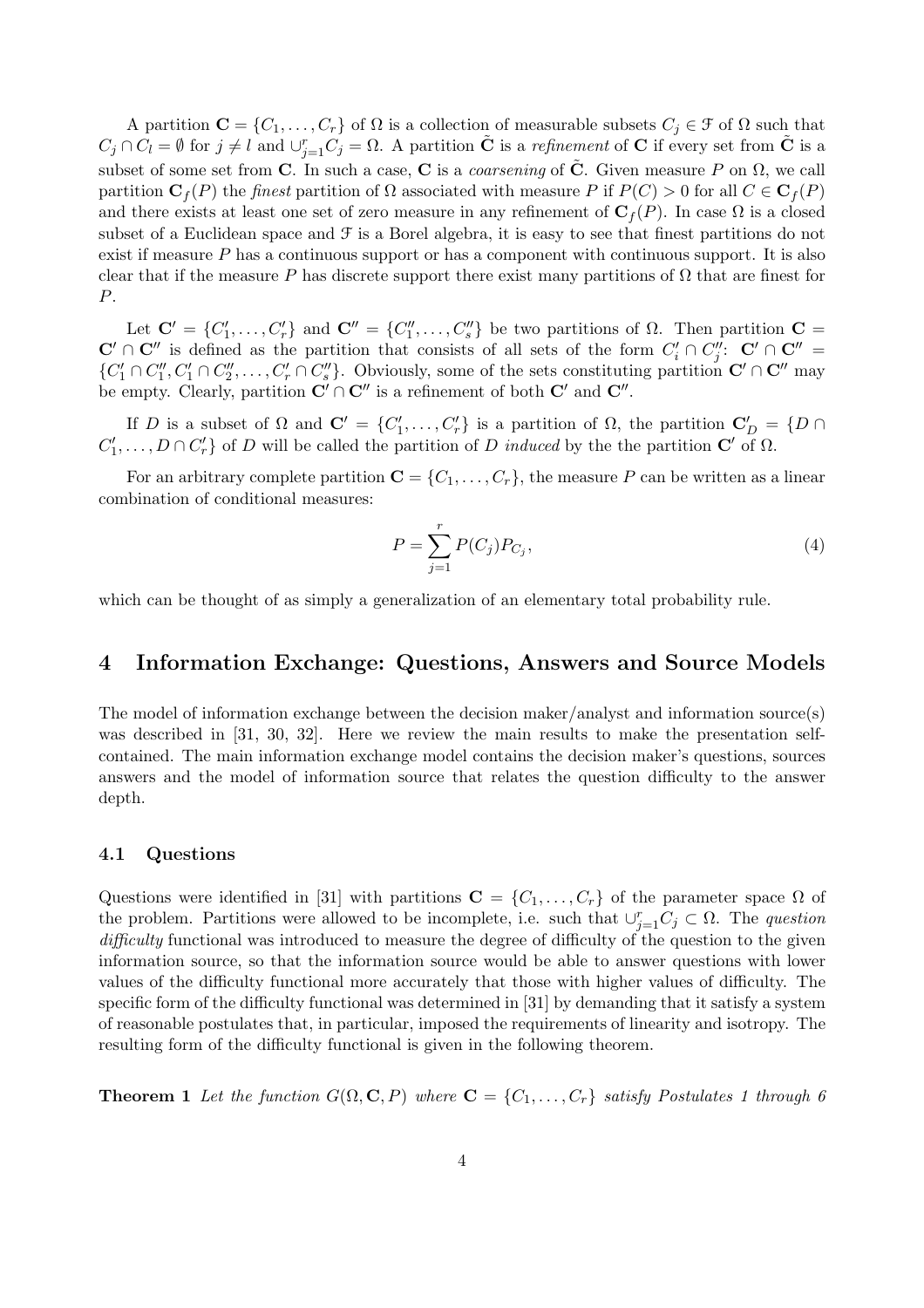(see  $(31)$ ). Then it has the form

$$
G(\Omega, \mathbf{C}, P) = \frac{\sum_{j=1}^{r} u(C_j) P(C_j) \log \frac{1}{P(C_j)}}{\sum_{j=1}^{r} P(C_j)},
$$

where  $u(C_j) =$ R  $C_j u(\omega) dP(\omega)$  $\overline{P(C_i)}$  and  $u: \Omega \to \mathbb{R}$  is an integrable nonnegative function on the parameter space  $\Omega$ .

One can see that the difficulty of the given question C depends on, besides the initial probability measure P, the function  $u : \Omega \to \mathbb{R}_+$  on the parameter space  $\Omega$ . Using parallels with thermodynamics (see [31] for more details), this function may be called the pseudo-temperature. The question difficulty then can be interpreted as the amount of *pseudo-energy* associated with question C.

#### 4.2 Answers

Given a question  $\mathbf{C} = \{C_1, \ldots, C_r\}$ , the information source can provide an answer  $V(\mathbf{C})$  that takes one of values in the set  $\{s_1, \ldots, s_m\}$ . A reception of the value  $s_k$  has an effect of modifying the original probability measure P on  $\Omega$  to a new (updated) measure  $P^k$ . To ensure the the answer  $V(\mathbf{C})$  is in fact an answer to the (complete) question  $\mathbf{C}$  (and no more) the following condition is required to hold for the updated measures  $P^k$ ,  $k = 1, \ldots, m$ :

$$
P^k = \sum_{j=1}^r p_{kj} P_{C_j},
$$
\n(5)

where  $p_{kj}$ ,  $k = 1, ..., m$ ,  $j = 1, ..., r$  are nonnegative coefficients such that  $\sum_{j=1}^{r} p_{kj} = 1$  for  $k=1,\ldots,m$ .

For incomplete questions, the expression (5) is modified to account for the set  $\overline{\hat{C}} = \Omega \setminus \hat{C}$  and takes the form

$$
P^k = \sum_{j=1}^r p_{kj} P_{C_j} + \bar{p}_k P_{\widehat{C}},\tag{6}
$$

where  $\sum_{j=1}^{r} p_{kj} + \bar{p}_k = 1$ .

The answer depth functional  $Y(\Omega, \mathbf{C}, P, V(\mathbf{C}))$  for the answer  $V(\mathbf{C})$  to question C measures the amount of *pseudo-energy* that is conveyed by  $V(\mathbf{C})$  in response to question **C**. The general form of  $Y(\Omega, \mathbf{C}, P, V(\mathbf{C}))$  can be established if certain reasonable requirements (postulates) it has to satisfy are imposed. A system of postulates proposed in [30] that parallels the postulates for question difficulty and, in particular, imposes the requirements of linearity and isotropy. The following theorem was then proved in [30].

**Theorem 2** The answer depth functional  $Y(\Omega, \mathbf{C}, P, V(\mathbf{C}))$  has the form

$$
Y(\Omega, \mathbf{C}, P, V(\mathbf{C})) = \sum_{k=1}^{m} \Pr(V(\mathbf{C}) = s_k) \frac{\sum_{j=1}^{r} u(C_j) P^k(C_j) \log \frac{P^k(C_j)}{P(C_j)}}{\sum_{j=1}^{r} P^k(C_j)},
$$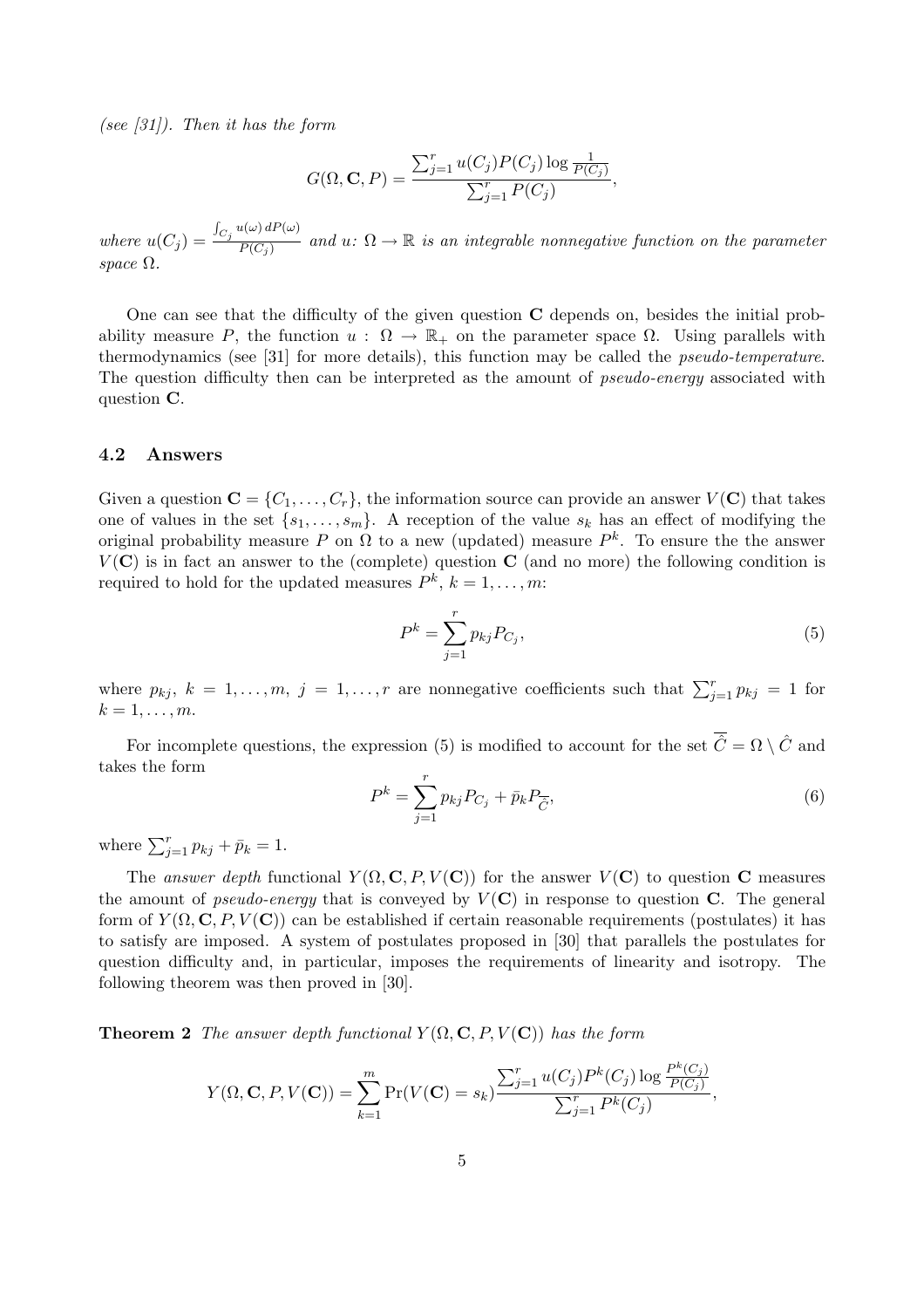where  $P^k \equiv P^{V(\mathbf{C})=s_k}$  is the measure on  $\Omega$  conditioned on reception of  $V(\mathbf{C})=s_k$  and  $u(C_j)=v_j$ 1  $\frac{1}{P(C_j)}\int_{C_j}u(\omega)dP(\omega)$  and the function  $u\colon\Omega\to\mathbb{R}$  is the same function that is used in the question difficulty functional  $G(\Omega, \mathbf{C}, P)$ .

It can be shown (see [30] for details) that if  $V(\mathbf{C})$  is any answer to the question C then  $Y(\Omega, \mathbf{C}, P, V(\mathbf{C})) \leq G(\Omega, \mathbf{C}, P)$  with equality if and only if the answer  $V(\mathbf{C}) = V^*(\mathbf{C})$  is perfect, i.e.  $P^j = P_{C_j}$  for  $j = 1, ..., r$ .

As far as answers that are not perfect are concerned, it is convenient to consider the class of answers for which the degree of imperfection is described by a single error probability  $\alpha$  – the quasiperfect answers [30]. For a quasi-perfect answer  $V_{\alpha}(\mathbf{C})$  to a (complete) question  $\mathbf{C} = \{C_1, \ldots, C_r\}$ , the coefficients  $p_{kj}$  have the form

$$
p_{kj} = (1 - \alpha)\delta_{k,j} + \alpha P(C_j),\tag{7}
$$

for  $k = 1, \ldots, r$  and  $j = 1, \ldots, r$ , and the updated measure  $P^k$  is simply

$$
P^k = \alpha P + (1 - \alpha) P_{C_k}.
$$
\n<sup>(8)</sup>

for  $k = 1, \ldots, r$ . Clearly, for  $\alpha = 0$  a quasi-perfect answer to **C** becomes a perfect one. It can be shown (see [30]) that the answer depth functional for a quasi-perfect answer  $V_\alpha(\mathbf{C})$  to question C can be written as

$$
Y(\Omega, \mathbf{C}, P, V_{\alpha}(\mathbf{C})) = \sum_{k=1}^{r} u(C_k)P(C_k)(1 - \alpha + \alpha P(C_k)) \log \frac{1 - \alpha + \alpha P(C_k)}{P(C_k)}
$$
  
+  $\alpha \log \alpha \sum_{k=1}^{r} u(C_k)P(C_k)(1 - P(C_k)),$  (9)

which can be seen to reduce to  $G(\Omega, \mathbf{C}, P)$  for  $\alpha = 0$  (when  $V(\mathbf{C}) = V^*(\mathbf{C})$ ) and vanish for  $\alpha = 1$ .

#### 4.3 Information Source Models

If the pseudo-temperature function  $u(\cdot)$  for the given information source is known, the difficulty of any question to the source can be determined as stated in Theorem 1. On the other hand, given the updated measures  $P^k$  corresponding to all possible values of answer  $V(\mathbf{C})$ , the depth of the answer can be found from Theorem 2. What's lacking in this picture is the information source characteristic: what is the depth of an answer it can provide in response to a question of given difficulty. This gives rise to information source models discussed in [32].

An information source model, as it was defined in  $[32]$  is simply a (non-decreasing) function h :  $\mathbb{R}_+ \to \mathbb{R}_+$  such that

$$
Y(\Omega, \mathbf{C}, P, V(\mathbf{C})) = h(G(\Omega, \mathbf{C}, P)).
$$

It also makes sense to assume that the function  $h$  is bounded from above by a value that can be identified with the source's capacity that has the meaning of a highest answer depth the source is capable of.

The simplest information source model considered in [32] is the so called simple capacity model given by

$$
h(x) = \begin{cases} x & \text{if } x \le Y_s \\ Y_s & \text{if } x > Y_s. \end{cases}
$$
 (10)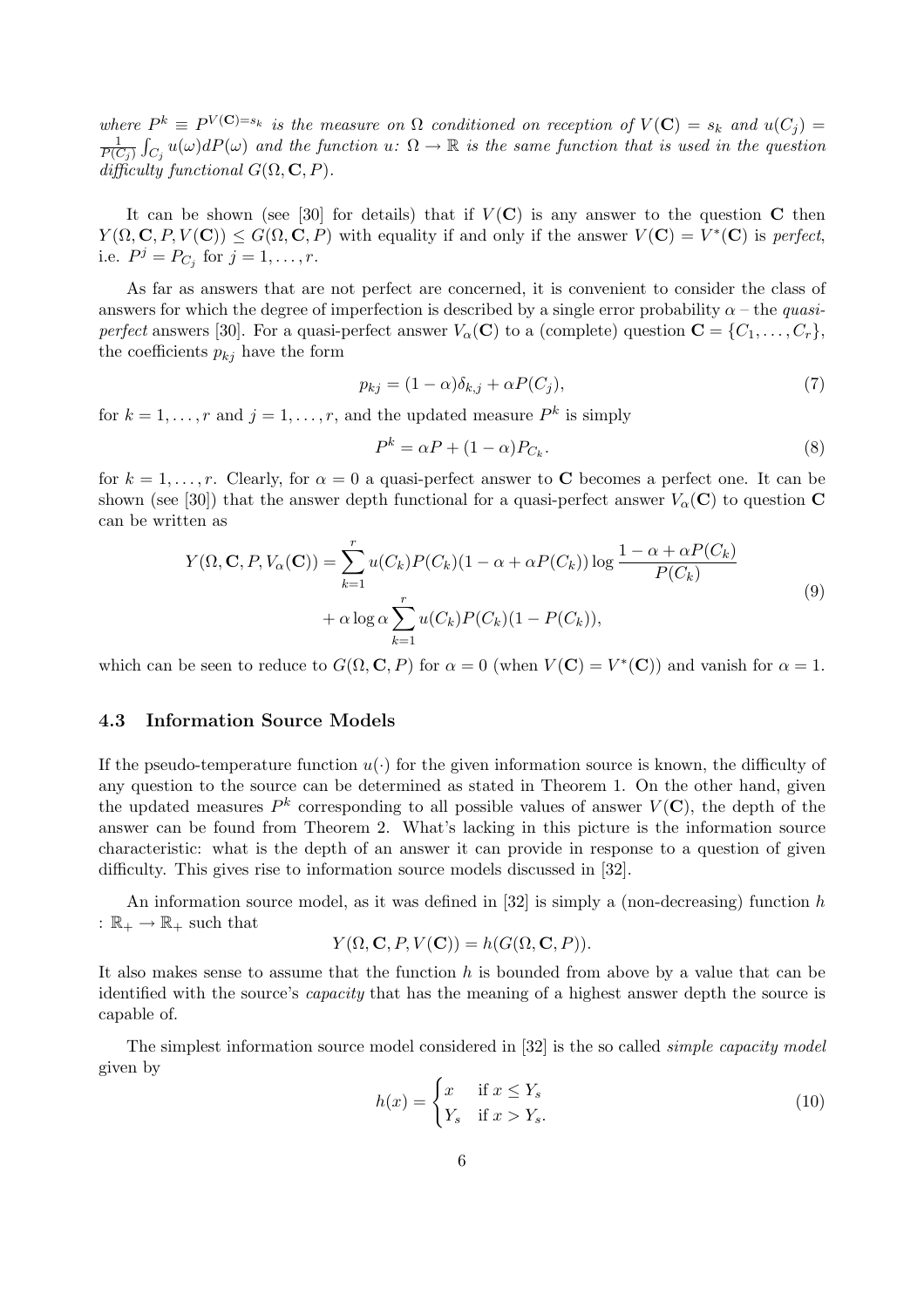which is fully characterized by the single parameter  $Y_s$  which has the meaning of the information source capacity.

The most apparent drawback of model (10) is that, according to it, the source provides a perfect answer to any question with difficulty not exceeding the source capacity. The linear modified capacity model described by

$$
h(x) = \begin{cases} bx & \text{if } x \le \frac{Y_s}{b} \\ Y_s & \text{if } x > \frac{Y_s}{b} \end{cases}
$$
 (11)

removes this drawback at the expense of one extra parameter  $b \leq 1$  that has to be estimated. Several other models were proposed in [32].

The values of model parameters as well as pseudo-temperature functions for information sources can be estimated from the observed sources' performance on sample questions. The corresponding estimation procedures were also discussed in [32].

### 5 Value of Information: Loss Reduction

To describe the value of information for the given problem of the form (1) and the problem of additional information acquisition optimization we need to introduce maps from  $\Omega$  into X and some functionals of such maps and probability measures on  $\Omega$ .

Let G be the set of all such maps with a discrete image set. Clearly, any such map  $q \in \mathcal{G}$  can be uniquely described by the corresponding partition  $\mathbf{C} = \{C_1, \ldots, C_r\}$  of  $\Omega$  and the corresponding image set  $I = \{x_1, \ldots, x_r\}$  such that  $g(\omega) = x_j$  for all  $\omega \in C_j$ .

Let P be any probability measure on  $\Omega$ , let x an arbitrary element of the solution space X, and let  $g \in \mathcal{G}$  be an arbitrary map from  $\Omega$  into X. The suboptimality, loss and gain functionals are defined ([33]) as follows.

$$
S(x, P) = \mathbb{E}_P f(\omega, x) - \mathbb{E}_P f(\omega, x_P^*) = \int_{\Omega} (f(\omega, x) - f(\omega, x_P^*)) P(d\omega), \tag{12}
$$

$$
L(g, P) = \mathbb{E}_P f(\omega, g(\omega)) - \mathbb{E}_P f(\omega, x_{\omega}^*) = \int_{\Omega} (f(\omega, g(\omega)) - f(\omega, x_{\omega}^*)) P(d\omega), \tag{13}
$$

and

$$
B(g, P) = \mathbb{E}_P f(\omega, x_P^*) - \mathbb{E}_P f(\omega, g(\omega)) = \int_{\Omega} (f(\omega, x_P^*) - f(\omega, g(\omega))) P(d\omega).
$$
 (14)

respectively.

Moreover, it is convenient to introduce the corresponding functionals not just for a fixed measure P, but also for the given question C and a given answer  $V(\mathbf{C})$ , For example, for an arbitrary  $x \in X$ , the suboptimality of solution x with respect to question  $C$  (and initial measure P) is given by

$$
S(x, P_{\mathbf{C}}) = \sum_{i=1}^{s} P(C_j) S(x, P_{C_j}),
$$
\n(15)

and the suboptimality of x with respect to answer  $V(\mathbf{C})$  to question  $\mathbf{C}$  (and initial measure P) reads

$$
S(x, P_{V(C)}) = \sum_{k=1}^{m} v_k S(x, P^k),
$$
\n(16)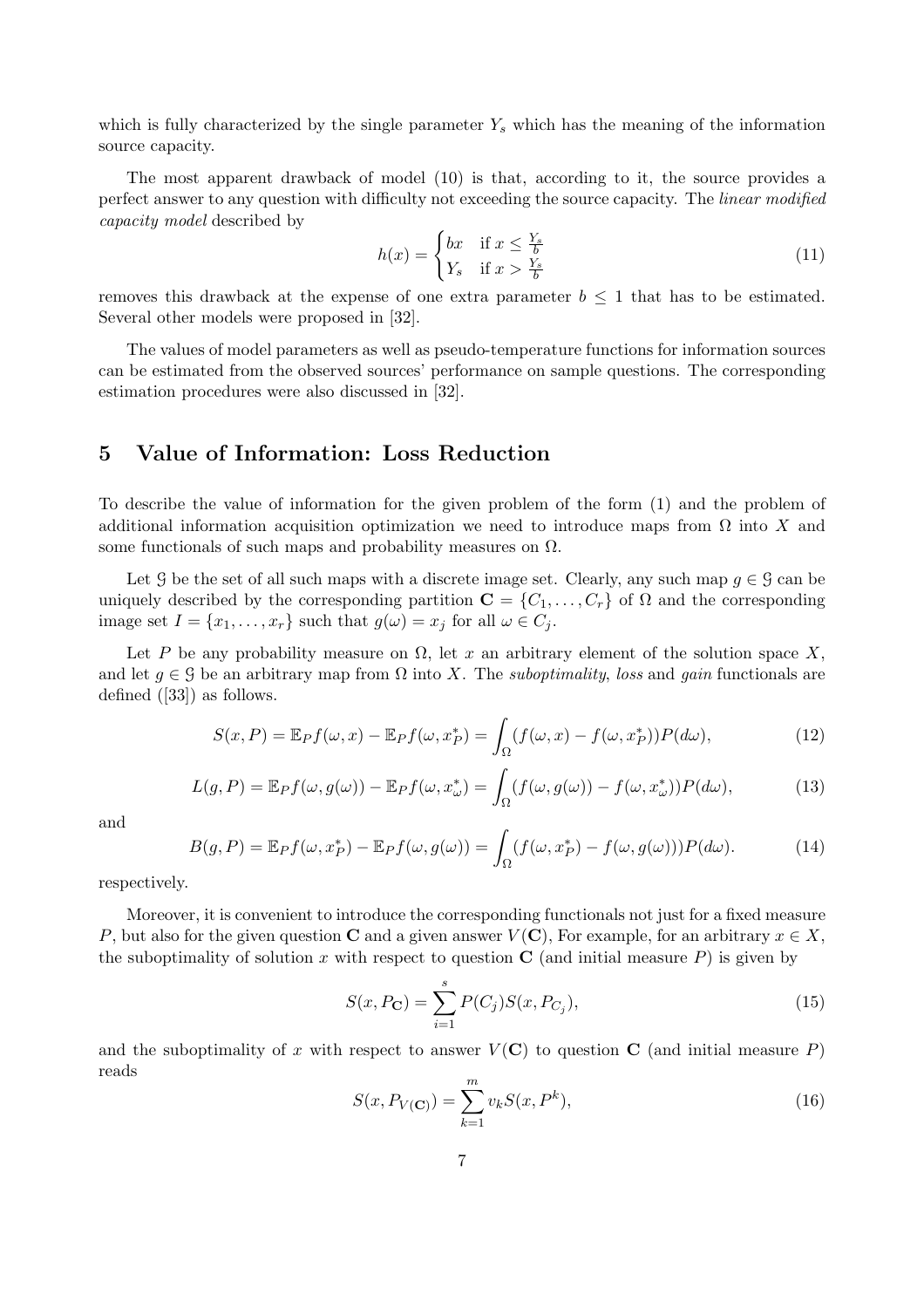where  $v_k \equiv \Pr(V(\mathbf{C}) = s_k)$  for brevity. The loss and gain functionals for the given map  $g \in \mathcal{G}$  and question  $C$  and answer  $V(C)$  are defined analogously.

Note that each map  $q = (\mathbf{C}(q), I(q))$  from the set G can be characterized by the corresponding loss  $L(q, P)$  with respect to the original measure P and the value  $G(\Omega, \mathbf{C}(q), P)$  – the difficulty of the corresponding question. The *efficient frontier* in the Euclidean plane with coordinates  $(G(\Omega, \mathbf{C}(g), P), L(g, P))$  can be found by solving the following parametric optimization problem

minimize 
$$
L(g, P)
$$
  
\nsubject to  $G(\Omega, \mathbf{C}(g), P) \le \gamma$  (17)

for all values of the parameter  $\gamma$ .

The maps g that are solutions of (17) for various values of the parameter  $\gamma$  have the property of having the smallest possible loss among the maps corresponding to question whose difficulty does not exceed the given value  $\gamma$ . Let us denotes by 0 the set of all maps in G that are solutions of (17) and by C the set of all *subset-optimal* maps, i.e. maps of the form  $(\{C_1, \ldots, C_r\}, \{x_{P_{C_1}}^*, \ldots, x_{P_{C_r}}^*\}),$ where  $x_{P_{C_j}}^*$  is an optimal solution of problem (1) with measure P replaced with the conditional measure  $P_{C_j}$ . Then, as was shown in [33],

$$
0 \subseteq \mathcal{C},\tag{18}
$$

i.e. if one is interested in finding Pareto-optimal maps in O it is sufficient to consider subset-optimal maps only.

Let us now address the optimal information acquisition problem  $(20)$ : what question(s) need to be asked the given information source in order to obtain the minimum possible loss for (1). Given a question  $\mathbf{C} = \{C_1, \ldots, C_r\}$  to an information source and its answer  $V(\mathbf{C})$  taking values in the set  $\{s_1, \ldots, s_m\}$ , we denote by  $\mathcal{L}(s_k)$ ,  $k = 1, \ldots, m$  the minimum conditional expected loss given that  $V(\mathbf{C}) = s_k$  and by  $\mathcal{L}(V(\mathbf{C}))$  the minimum expected loss that the decision maker can achieve given the answer  $V(\mathbf{C})$ . The latter can be found as

$$
\mathcal{L}(V(\mathbf{C})) = \sum_{k=1}^{m} \Pr(V(\mathbf{C}) = s_k) \mathcal{L}(s_k),
$$
\n(19)

i.e. as an expectation over possible values of the answer  $V(\mathbf{C})$ .

If the decision maker poses a question  $\mathbf{C} = \{C_1, \ldots, C_r\}$  to the information source and receives a particular value  $s_k$  of answer  $V(\mathbf{C})$ , the original measure P on  $\Omega$  gets updated to  $P^k \equiv P^{V(\mathbf{C})=s_k}$ . Therefore in order to minimize loss for the given value  $s_k$  of answer  $V(\mathbf{C})$  the decision maker needs to choose the solution  $x_{P^k}^*$  – the solution minimizing the expectation  $\mathbb{E}_{P^k} f(\omega, x)$  over all (feasible) values of x.

The next two propositions, proved in [33], give the minimum expected loss achievable with a perfect and a general answer to question C, respectively.

**Proposition 1** Let  $C = \{C_1, \ldots, C_r\}$  be a complete question and  $g_{C,P} \in C$  be a corresponding subset optimal map. If the decision maker is given a perfect answer  $V^*(\mathbf{C})$  to  $\mathbf{C}$  then

$$
\mathcal{L}(V^*(\mathbf{C})) = L(g_{\mathbf{C},P}, P).
$$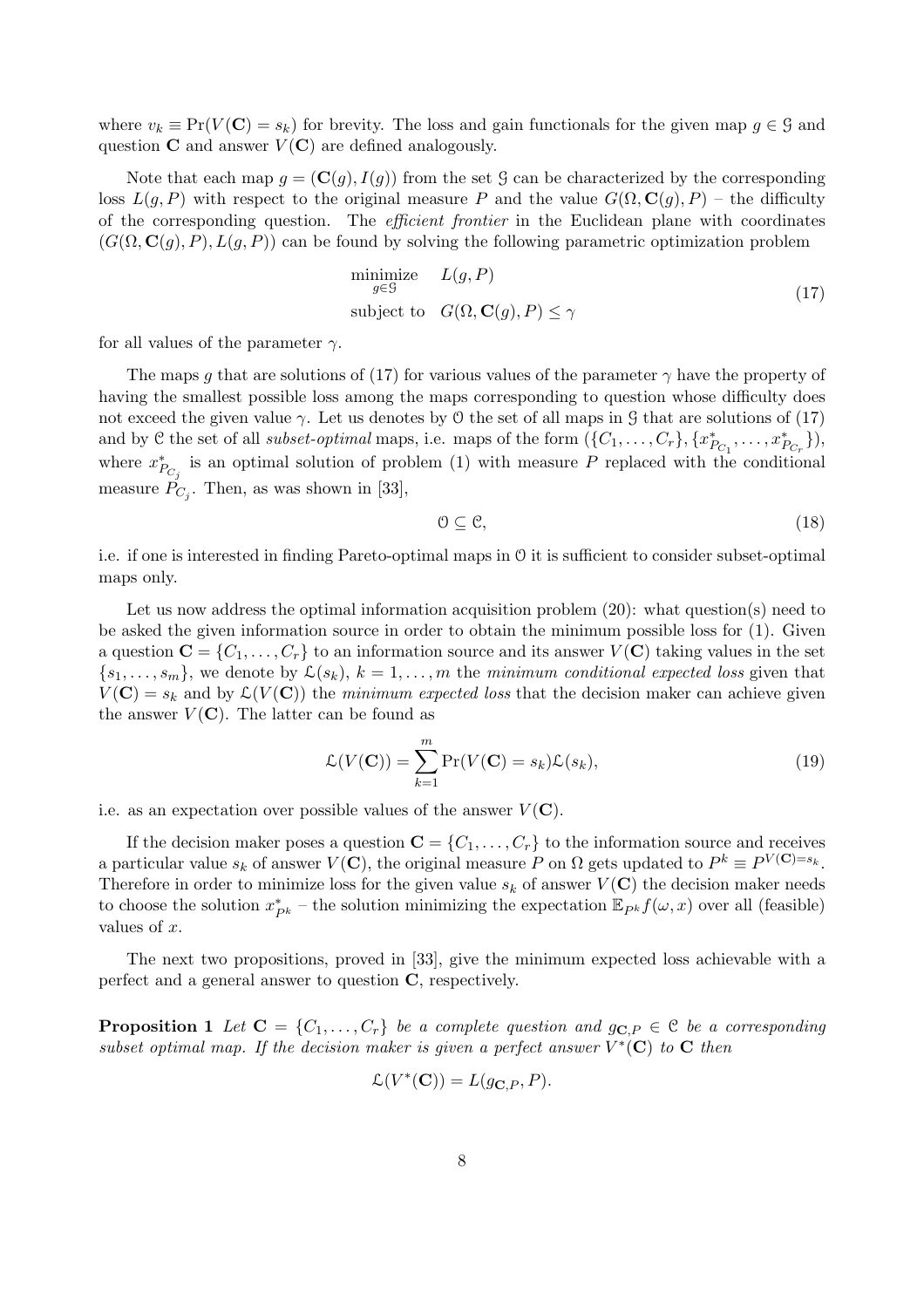**Proposition 2** Let  $\mathbf{C} = \{C_1, \ldots, C_r\}$  be a complete question and  $g_{\mathbf{C},P} \in \mathcal{C}$  be a corresponding subset optimal map. If the decision maker is given a (generally imperfect) answer  $V(\mathbf{C})$  to  $\mathbf{C}$  then

$$
\mathcal{L}(V(\mathbf{C})) = B(g_{\mathbf{C},P}, P_{V(\mathbf{C})}) + L(g_{\mathbf{C},P}, P).
$$

The information acquisition optimization problem can then be written as

minimize 
$$
\mathcal{L}(V(\mathbf{C}))
$$
  
subject to  $Y(\Omega, \mathbf{C}, P, V(\mathbf{C})) = h(G(\Omega, \mathbf{C}, P)),$  (20)

where the minimum expected loss  $\mathcal{L}(V(\mathbf{C}))$  is given by either Proposition 1 or Proposition 2. The source model function  $h(\cdot)$  and the pseudo-temperature function  $u(\cdot)$  that enters the expressions for the question difficulty and answer depth in (20) are assumed to be known.

It's easy to see that if a source is capable of perfect answers (for instance, in the simple linear model) solution of problem (20) reduces to finding the efficient frontier: if  $L^*(G)$  is the expression describing the efficient frontier (abstracting from its true discrete structure) and  $Y_s$  is the capacity of the information source, then the minimum in (20) is equal to  $L^*(Y_s)$  and is achieved by the question C lying on the efficient frontier such that  $G(\Omega, \mathbf{C}, P) = Y_s$ .

If a source cannot provide perfect answers, questions with difficulty exceeding the source capacity need to be considered in order to minimize the expected loss. The search for an optimal question in this case becomes more complicated as the error structure for the source's answers needs to be taken into account. If answers are assumed to be quasi-perfect, optimal question(s) can be found approximately provided the efficient frontier is already known.

### 6 Information Acquisition Optimization

In the following, we assume that the (initial) probability measure  $P$  is supported at a discrete set  $\{\omega_1,\ldots,\omega_N\} \equiv \Omega_N \subset \Omega$ :

$$
P = \sum_{i=1}^{N} p_i \delta_{\omega_i},\tag{21}
$$

where  $\delta_{\omega}$  is a Dirac delta that puts a unit mass at  $\omega$ . Points  $\omega_i \in \Omega_N$  are usually referred to as scenarios. The scenario reduction methodology (see Appendix) is often used in stochastic optimization to lower computational complexity of various practically important problems. In scenario reduction approach, the original discrete measure  $P$  given by  $(21)$  is said to be *reduced* to another discrete measure Q given by

$$
Q = \sum_{j=1}^{M} q_j \delta_{\tilde{\omega}_j},\tag{22}
$$

if the support  $\{\tilde{\omega}_1, \ldots, \tilde{\omega}_M\}$  of Q is a subset of  $\Omega_N$ .

For later convenience, we denote by  $\mathcal{R}_M(\Omega_N)$  the set of all scenario reduction maps from the set of measures of the form (21) supported at  $\Omega_N$  into the set of all measures of the form (22) supported at some subset of  $\Omega_N$  of cardinality  $M < N$  satisfying the additional property that we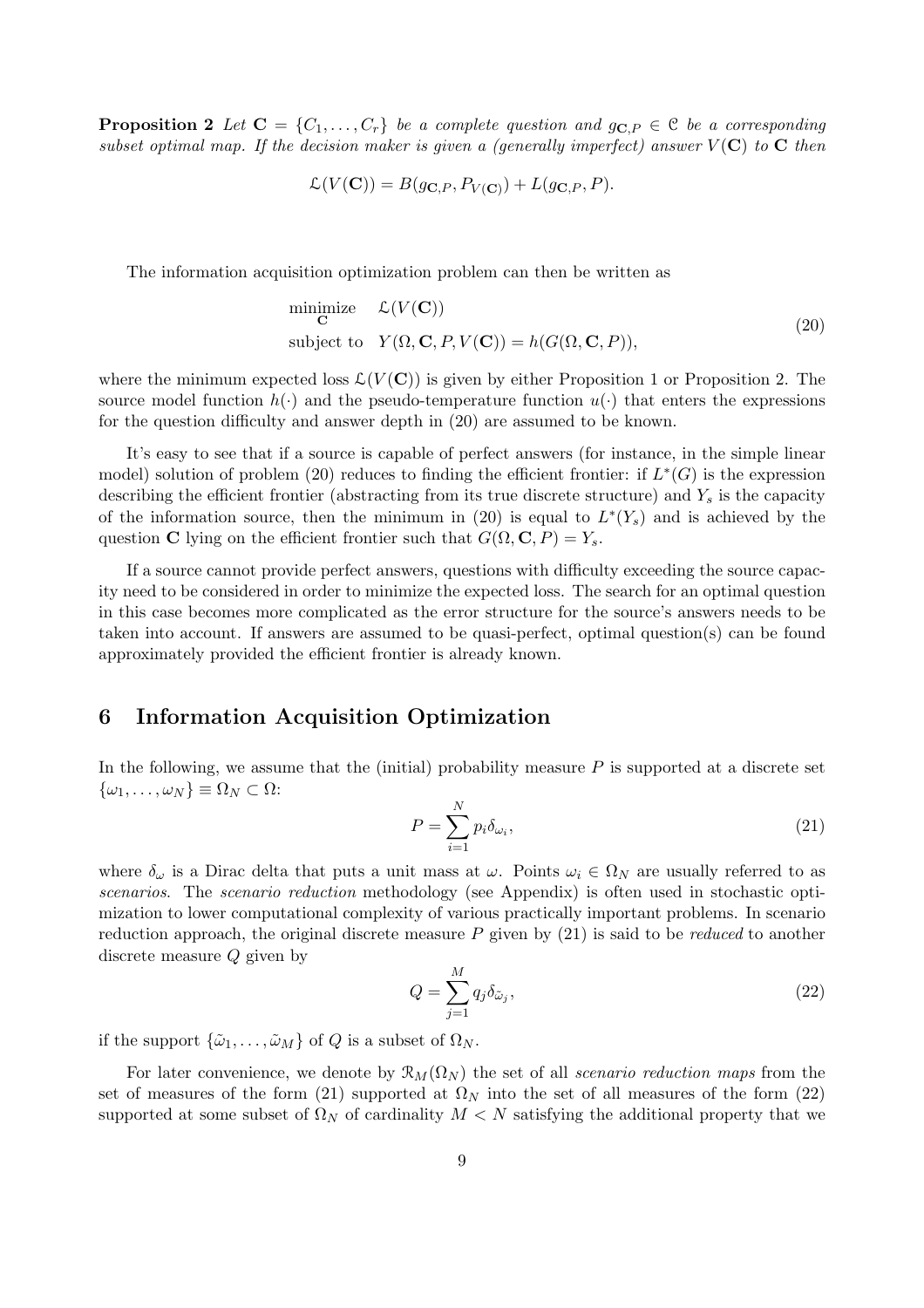call simplicity. A map  $\nu \in \mathcal{R}_M(\Omega_N)$  is called simple if there exists a partition  $\{S_1, \ldots, S_M\}$  of the set of scenarios  $\Omega_N$  such that  $\nu(\omega_i) = \tilde{\omega}_j$  for all  $\omega_i \in S_j$  and  $q_j = \sum_{\{i:\omega_i \in S_j\}} p_i$ . In such a case we write  $Q = \nu(P)$  and  $S_j = \nu^{-1}(\tilde{\omega}_j)$  for  $j = 1, ..., M$ .

Additionally, if  $c: \Omega \times \Omega \to \mathbb{R}_+$  is some symmetric cost function, we call a map  $\nu \in \mathcal{R}_M(\Omega_N)$ c-optimal if  $i = \arg \min c(\omega_i, \nu(o_i))$  for  $i = 1, ..., N$ . It is shown in [15] that the Monge-Kantorovich functional (see Appendix A)  $\hat{\mu}_c(P,Q)$  is minimized for all measures Q supported at  $\{\tilde{\omega}_1,\ldots,\tilde{\omega}_M\}$  $\nu(\Omega_N)$  iff the corresponding simple scenario reduction map is c-optimal.

In the following we call measures P and Q C-equivalent for some partition C of  $\Omega$  if  $P(C)$  =  $Q(C)$  for all  $C \in \mathbb{C}$ . It is easy to see that measures P and Q are C-equivalent for all possible partitions C if and only if  $P = Q$  but two distinct measures can easily be C-equivalent for a specific partition C. In particular, any two measures on  $\Omega$  are C-equivalent if C is the trivial partition  $\mathbf{C} = \{ \Omega \}.$ 

Given measure P on  $\Omega$  and some measure Q that was obtained from P by a reduction, let us denote by  $\mathcal{Q}(Q|P)$  the *virtual pseudo-energy* content of measure Q relative to P. It is defined as follows.

$$
\mathcal{Q}(Q|P) = G(\Omega, \mathbf{C}_f(P), P) - G(\Omega, \mathbf{C}_f(Q), Q),\tag{23}
$$

i.e.  $\mathcal{Q}(Q|P)$  is the difference between the difficulties of exhaustive questions associated with measures P and Q, respectively. One can think about the virtual pseudo-energy of  $Q$  relative to P as an amount pseudo-energy a source would need to supply in order to obtain a new state in which the hardest possible question has a difficulty equal to  $G(\Omega, \mathbf{C}_f(Q), Q)$ . Since no question is in fact answered in going from measure  $P$  to the reduced measure  $Q$  we call this pseudo-energy virtual.

We can now introduce the *virtual difficulty* of question  $C$  for measure  $Q$  with respect to measure P:

$$
G_P(\Omega, \mathbf{C}, Q) = \mathcal{Q}(Q|P) + G(\Omega, \mathbf{C}, Q). \tag{24}
$$

In particular,  $G_P(\Omega, \mathbf{C}, P) = G(\Omega, \mathbf{C}, P)$ , i.e. the virtual difficulty of C for measure P relative to P reduces just to the standard difficulty of C.

It also turns out to be useful to introduce the *relative expected loss* for partitions of  $\Omega$  and measures  $Q$  obtained from the original measure  $P$  by a (simple) scenario reduction operation. In other words, we assume that there exists  $\nu \in \mathcal{R}_M(\Omega_N)$  for some value of  $M \leq N$  such that  $Q = \nu(P)$ . The relative (to measure P) expected loss of partition C and measure Q is then defined as follows.

$$
L_P(\mathbf{C}, Q) = \sum_{C \in \mathbf{C}} P(C) L(g_{\mathbf{C}, Q}, P),
$$
\n(25)

where  $g_{\mathbf{C},Q}$  is the subset-optimal map for partition **C** and measure Q. In particular, if **C** is the trivial partition  $\mathbf{C} = \{ \Omega \}$ , the loss of Q relative to P is simply<sup>1</sup>  $L_P(Q) = L(g_Q, P)$ . If the measure  $Q$  coincides with P, the loss relative to P is just the standard expected loss of the corresponding subset-optimal map:  $L_P(C, P) = L(g_{C, P}, P)$ .

Let us now consider the following construction. Reduce the original measure  $P$  to  $Q$  that is supported at r points:  $Q = \nu(P)$ , where  $\nu \in \mathcal{R}_r(\Omega_N)$ . Let  $Q = \sum_i^r$  $j=1 \ q_j \tilde{\omega}_j$  and let  $S_j$  the preimage of  $\tilde{\omega}_j$  under map  $\nu: \nu(\omega_i) = \tilde{\omega}_j$  for all  $\omega_i \in S_j$ . Then let **C** be a partition of  $\Omega$  such that  $S_j \subset C_j$ for  $j = 1, \ldots, r$ . We say that the partition **C** is *generated* by the map  $\nu \in \mathcal{R}_r(\Omega_N)$ , or, equivalently by the reduction of measure P to Q. Let  $\hat{C}$  be an arbitrary coarsening of C.

<sup>&</sup>lt;sup>1</sup>Here and later we omit the trivial partition from the list of arguments of  $G(\cdot)$  and  $L(\cdot)$ .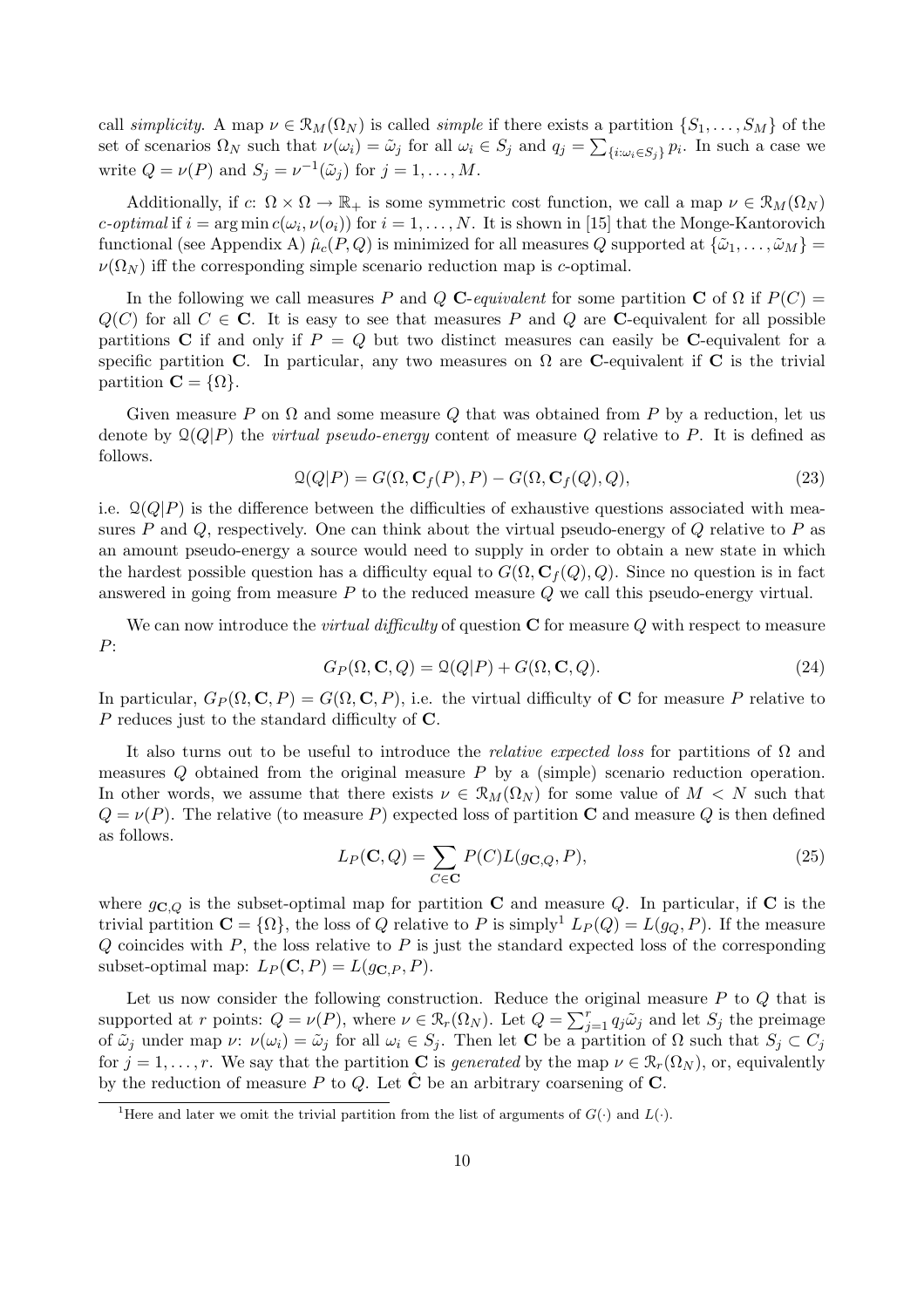We are interested in the location of points P, Q,  $(\mathbf{C}, P)$ ,  $(\mathbf{C}, Q)$ ,  $(\hat{\mathbf{C}}, P)$  and  $(\hat{\mathbf{C}}, Q)$  on the plane with coordinates  $(G_P(\Omega, \cdot), L_P(\cdot))$ . First of all, it is clear that  $G_P(\Omega, P) = 0$  and  $L_P(P) = L(g_P, P)$ where  $L(g_P, P)$  is the EVPI of problem (1). Second, it is also clear that

$$
G_P(\Omega, \mathbf{C}, Q) = \mathcal{Q}(Q|P) + G(\Omega, \mathbf{C}, Q)
$$
  
=  $G(\Omega, \mathbf{C}_f(P), P) - G(\Omega, \mathbf{C}_f(Q), Q) + G(\Omega, \mathbf{C}, Q)$   
=  $G(\Omega, \mathbf{C}_f(P), P)$  (26)

since  $C = C_f(Q)$  by construction of Q. In words, the virtual difficulty of the question C for measure  $Q$  where the partition  $C$  was generated by a reduction of the original measure  $P$  to  $Q$  is equal to the difficulty of the exhaustive question for the original measure P.

To obtain relationships between relative expected losses the following two auxiliary lemmas are needed.

**Lemma 1** Let  $c_{ij} = c_{ji}$ ,  $i, j = 1, ..., N$  be a symmetric matrix with elements  $c_{ij}$  satisfying the triangle inequality  $c_{ij} \leq c_{ik} + c_{kj}$ . Let  $\{p_i\}_{i=1}^N$  be a probability distribution. Then

$$
\sum_{i=1}^{N} \sum_{j=1}^{N} p_j p_j c_{ij} \le 2 \min_{i} \sum_{j=1}^{N} p_j c_{ij}.
$$

**Proof:** Let  $i^* = \arg \min_i \sum_{i=1}^N$  $\sum_{j=1}^{N} p_j c_{ij}$  (so that  $\min_i$  $\bigtriangledown N$  $\sum_{j=1}^{N} p_j c_{ij} =$  $\bigtriangledown N$  $\sum_{j=1}^{N} p_j c_{i^*j}$ . Then we can write

$$
\sum_{i=1}^{N} \sum_{j=1}^{N} p_i p_j c_{ij} \leq \sum_{i=1}^{N} \sum_{j=1}^{N} p_i p_j (c_{ii^*} + c_{i^*j})
$$
  
= 
$$
\sum_{i=1}^{N} \sum_{j=1}^{N} p_i p_j c_{ii^*} + \sum_{i=1}^{N} \sum_{j=1}^{N} p_i p_j c_{i^*j}
$$
  
= 
$$
\sum_{j=1}^{N} p_j \sum_{i=1}^{N} p_i c_{i^*i} + \sum_{i=1}^{N} p_i \sum_{j=1}^{N} p_j c_{i^*j}
$$
  

$$
\stackrel{\text{(b)}{=} 2 \min_{i} \sum_{j=1}^{N} p_j c_{ij},
$$

where (a) follows from the triangle inequality satisfied by the elements  $c_{ij}$  and (b) follows from the definition of  $i^*$ .  $\Box$ 

The second lemma states a useful probability metrics result. Let  $P = \sum_{i=1}^{N} P_i$  $\sum_{i=1}^{N} p_i \delta_{\omega_i}$  be a discrete support probability measure on  $\Omega$  and let  $Q = \sum_{i=1}^{M}$  $\sum_{i=1}^{M} q_i \delta_{\tilde{\omega}_i}$  be another such measure. Let  $\zeta_c(P,Q)$  be a Fortet-Mourier metric for some cost function  $c : \Omega \times \Omega \to \mathbb{R}_+$  that satisfies conditions described in Appendix 1. Finally, let  $\mathbf{C} = \{C_1, \ldots, C_r\}$  be a partition of  $\Omega$  such that the measures P and Q are C-equivalent.

Lemma 2 Under assumptions described above,

1. 
$$
\zeta_c(P,Q) \le \sum_{j=1}^r w_j \zeta_c(P_{C_j}, Q_{C_j}),
$$
 where  $w_j = P(C_j) = Q(C_j).$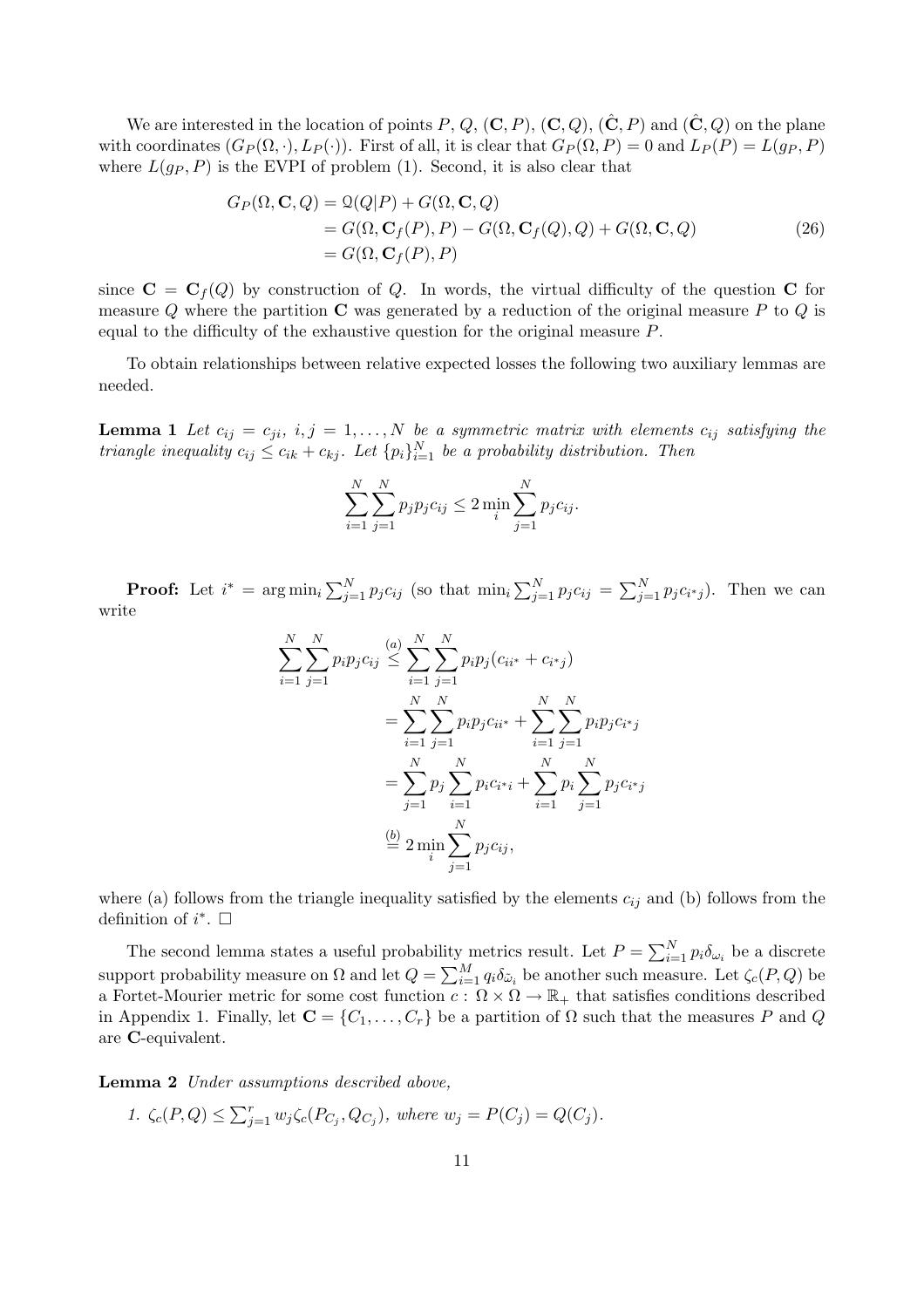2. If Q is generated by some map  $\nu \in \mathcal{R}_r(\Omega_N)$  that is ĉ-optimal, where  $\hat{c}$  is the reduced cost function defined as in (36) then

$$
\zeta_c(P,Q) = \sum_{j=1}^r w_j \zeta_c(P_{C_j}, Q_{C_j}).
$$

**Proof:** The first statement actually holds true for any measures  $P, Q \in \mathcal{P}_c(\Omega)$  (see Appendix 1) for the definition of  $\mathcal{P}_c(\Omega)$ . Indeed, let  $f^*(\omega) \in \mathcal{F}_c$  be the function that achieves the maximum of

$$
\left| \int_{\Omega} f(\omega) P(d\omega) - \int_{\Omega} f(\omega) Q(d\omega) \right|.
$$

Let  $f_j^*(\omega)$  be the restriction of  $f^*(\omega)$  to  $C_j$ . Clearly,  $f_j^*(\omega) \in \mathcal{F}_c(C_j)$ . We can write

$$
\zeta_c(P,Q) = \left| \int_{\Omega} f^*(\omega) P(d\omega) - \int_{\Omega} f(\omega) Q(d\omega) \right| \stackrel{(a)}{=} \sum_{j=1}^r w_j \left| \int_{C_j} f^*(\omega) dP_{C_j}(\omega) - \int_{C_j} f^*(\omega) dQ_{C_j}(\omega) \right|
$$
  

$$
\stackrel{(b)}{=} \sum_{j=1}^r w_j \left| \int_{C_j} f^*_j(\omega) dP_{C_j}(\omega) - \int_{C_j} f^*_j(\omega) dQ_{C_j}(\omega) \right| \stackrel{(c)}{\leq} \sum_{j=1}^r w_j \zeta_c(P_{C_j}, Q_{C_j}),
$$

where (a) follows from the definition of conditional measures  $P_{C_j}$  and  $Q_{C_j}$ , (b) follows from the definition of functions  $f_j^*(\omega)$ , and (c) follows from that  $f_j^*(\omega) \in \mathfrak{F}_c(C_j)$  and definition of  $\zeta_c(P_{C_j}, Q_{C_j})$ .

To prove the second statement, we can use the duality result (33) described in Appendix 1 together with (38) that relates the values of Kantorovich-Rubinstein and Monge-Kantorovich functionals. Let  $\nu \in \mathcal{R}_r(\Omega_N)$  be the map that generates partition **C**, and let  $\tilde{\omega}_j = \nu(\omega_i)$  for all  $\omega_i \in \mathbf{C}_j$ . Note also that  $q_j = \sum_{\{i:\omega_i \in C_j\}} p_i = w_j$ ,  $j = 1, \ldots, r$ . We can write

$$
\sum_{j=1}^r w_j \zeta_c(P_{C_j}, Q_{C_j}) \stackrel{(a)}{=} \sum_{j=1}^r w_j \hat{\mu}_{\hat{c}}(P_{C_j}, Q_{C_j}) \stackrel{(b)}{=} \sum_{j=1}^r w_j \sum_{\{i:\omega_i \in C_j\}} \frac{p_i}{w_j} \hat{c}(\omega_i, \tilde{\omega}_j)
$$

$$
= \sum_{j=1}^r \sum_{\{i:\omega_i \in C_j\}} p_i \hat{c}(\omega_i, \tilde{\omega}_j) \stackrel{(c)}{=} \hat{\mu}_{\hat{c}}(P, Q) \stackrel{(d)}{=} \zeta_c(P, Q),
$$

where (a) and (d) follow from (33) and (38), (b) follows from that  $Q_{C_j}$  is supported at a single point  $\tilde{\omega}_j$ , (c) follows from the way measure Q was constructed as a reduction of the measure P with a ĉ-optimal map  $\nu \in \mathcal{R}_r(\Omega_N)$ .  $\square$ 

Now, assume that the integrand  $f(\omega, x)$  in (1) is in class  $\mathcal{F}_c$  defined in Appendix A (expression (31)) for some symmetric cost function  $c : \Omega \times \Omega \to \mathbb{R}_+$  that satisfies the conditions described in Appendix A. The following proposition describes a relation between relative expected losses for measures  $P$  and  $Q$ .

**Proposition 3** Let C be a partition of  $\Omega$  generated by a reduction of a measure P with support at  $\Omega_N \subset \Omega$  to Q by means of a ĉ-optimal map  $\nu \in \mathcal{R}_r(\Omega_N)$  and let  $\tilde{\mathbf{C}}$  any coarsening of  $\mathbf{C}$  (including  $C$  itself). Then

$$
L_P(\hat{\mathbf{C}}, Q) \le L_P(\hat{\mathbf{C}}, P) + 2K\zeta_c(P, Q),
$$

where  $K > 0$  is some constant that does not depend on measures Q and P.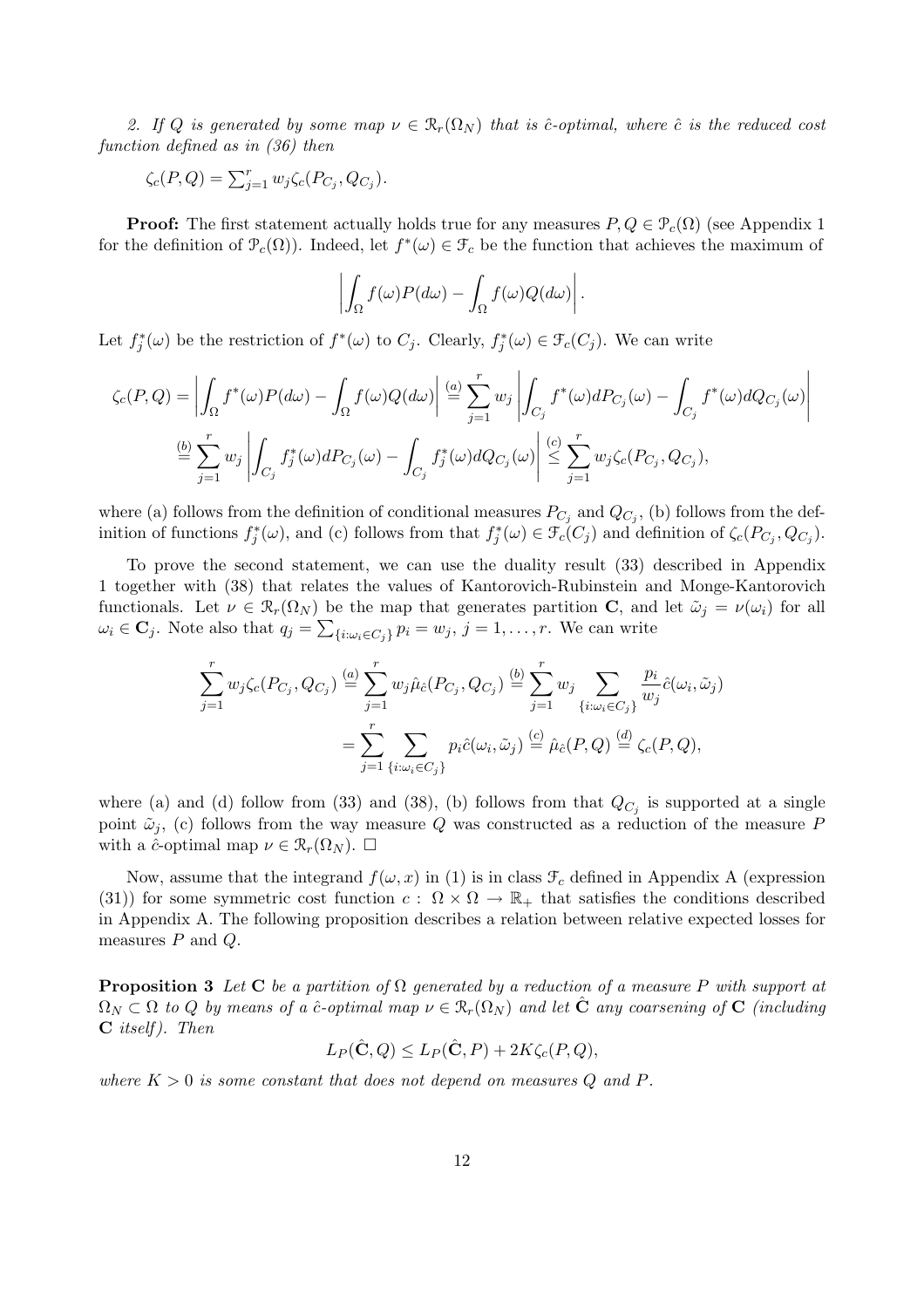**Proof:** Let  $w_j = P(\hat{C}_j) = Q(\hat{C}_j)$  be the measure of subsets in  $\hat{C}$  and let  $P_j \equiv P_{\hat{C}_j}$  and  $Q_j \equiv Q_{\hat{C}_j}$  be the corresponding subset measures.

$$
L_{P}(\hat{\mathbf{C}},Q) = \sum_{j=1}^{r} w_{j} \left[ \int_{\hat{C}_{j}} f(\omega,x_{Q_{j}}^{*}) P_{j}(d\omega) - \int_{\hat{C}_{j}} f(\omega,x_{\omega}^{*}) P_{j}(d\omega) \right]
$$
  
\n
$$
= \sum_{j=1}^{r} w_{j} \left[ \int_{\hat{C}_{j}} f(\omega,x_{Q_{j}}^{*}) P_{j}(d\omega) - \int_{\hat{C}_{j}} f(\omega,x_{\omega}^{*}) P_{j}(d\omega) + \int_{\hat{C}_{j}} f(\omega,x_{P_{j}}^{*}) P_{j}(d\omega) - \int_{\hat{C}_{j}} f(\omega,x_{P_{j}}^{*}) P_{j}(d\omega) \right]
$$
  
\n
$$
\stackrel{(a)}{=} L_{P}(\hat{\mathbf{C}},P) + \sum_{j=1}^{r} w_{j} \left[ \int_{\hat{C}_{j}} f(\omega,x_{Q_{j}}^{*}) P_{j}(d\omega) - \int_{\hat{C}_{j}} f(\omega,x_{P_{j}}^{*}) P_{j}(d\omega) \right]
$$
  
\n
$$
= L_{P}(\hat{\mathbf{C}},P) + \sum_{j=1}^{r} w_{j} \left[ \int_{\hat{C}_{j}} f(\omega,x_{Q_{j}}^{*}) P_{j}(d\omega) - \int_{\hat{C}_{j}} f(\omega,x_{P_{j}}^{*}) P_{j}(d\omega) \right]
$$
  
\n
$$
+ \int_{\hat{C}_{j}} f(\omega,x_{Q_{j}}^{*}) Q_{j}(d\omega) - \int_{\hat{C}_{j}} f(\omega,x_{Q_{j}}^{*}) Q_{j}(d\omega) \right]
$$
  
\n
$$
\stackrel{(b)}{=} L_{P}(\hat{\mathbf{C}},P) + \sum_{j=1}^{r} w_{j} \left[ v(Q_{j}) - v(P_{j}) + \int_{\hat{C}_{j}} f(\omega,x_{Q_{j}}^{*}) (P_{j} - Q_{j})(d\omega) \right]
$$
  
\n
$$
\leq L_{P}(\hat{\mathbf{C}},P) + \sum_{j=1}^{r} w_{j} \left[ v(Q_{j}) - v(P_{j}) \right] + \sum_{j=1}^{r} w_{j} \left| \int_{\hat{C}_{j}} f(\omega,x_{Q_{j}}^{*}) (P_{j} - Q_{j})(d\
$$

where (a) follows from the definition of  $L_P(\hat{\mathbf{C}}, P)$ , (b) follows from the definition of the optimal objective values  $v(P_j)$  and  $v(Q_j)$ , (c) follows from that the integrand  $f(\omega, x)$  is in  $\mathcal{F}_c$  and definition (32) of Fortet-Mourier metric  $\zeta_c$ , and (d) follows from Lemma 2. $\square$ 

If we use the trivial partition  $\hat{C} = \{\Omega\}$  (which is obviously a coarsening of any C) in Proposition 3 we can obtain an upper bound on the relative loss of  $Q$  with respect to  $P$  which we formulate as a corollary.

**Corollary 1** The loss of reduced measure  $Q$  relative to  $P$  can be bounded from above as

$$
L_P(Q) \le L(g_P, P) + 2K\zeta_c(P, Q),
$$

where  $L(g_P, P) \equiv L_P(P)$  is the EVPI of the original problem (1).

The following proposition relates the expected loss of a subset-optimal map based on a partition generated by a reduction of the original measure  $P$  to measure  $Q$  to the Fortet-Mourier distance between  $P$  and  $Q$ .

**Proposition 4** Let C be a partition of  $\Omega$  generated by a reduction of a measure P supported at the discrete set  $\Omega_N \subset \Omega$  to measure Q by means of a ĉ-optimal map  $\nu \in \mathfrak{F}_r(\Omega_N)$ . Then

$$
L_P(\mathbf{C}, P) \equiv L(g_{\mathbf{C},P}, P) \le 2K\zeta_c(P, Q),
$$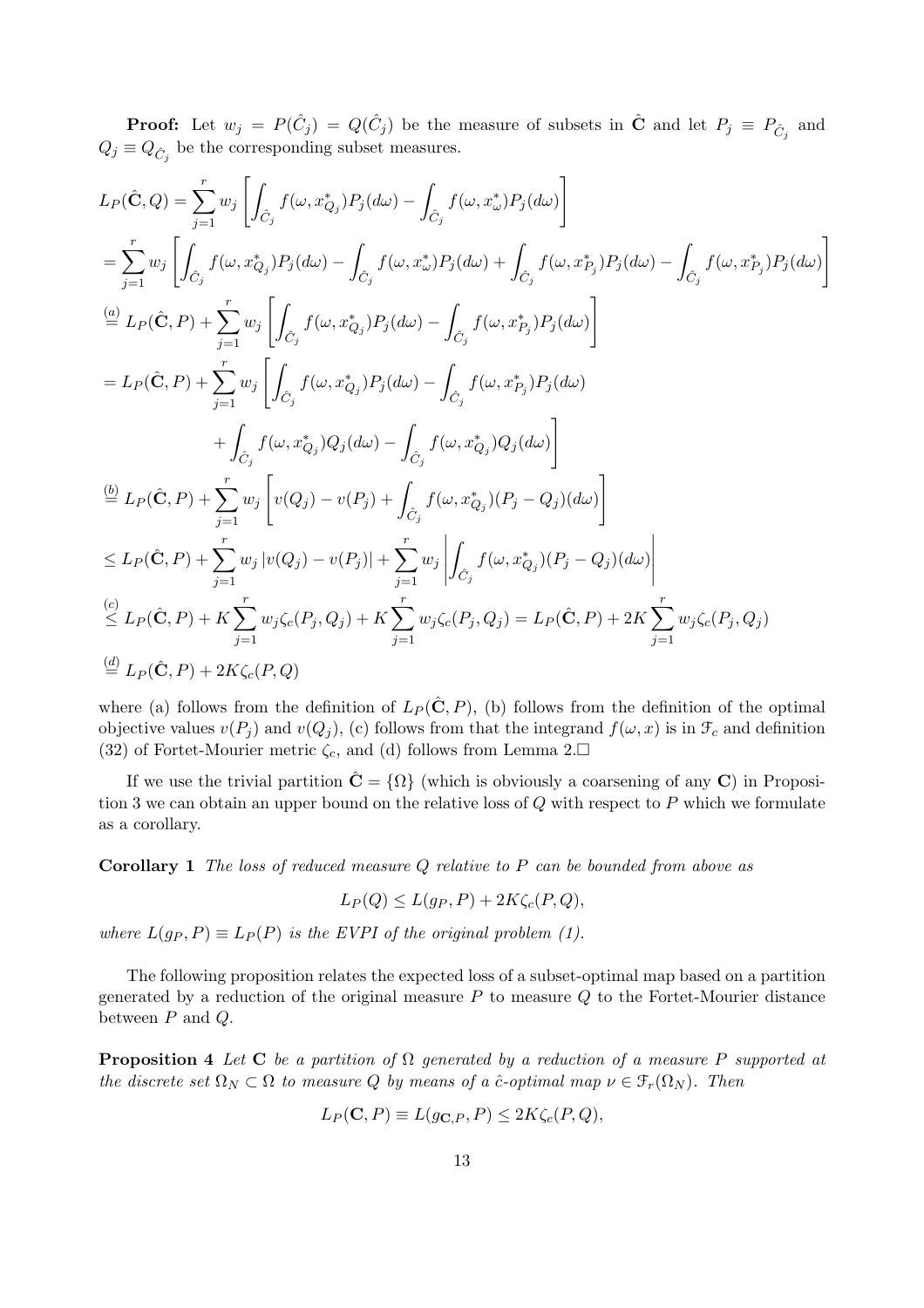where  $K > 0$  is a constant.

**Proof:** Let  $w_j = P(C_j) = P(Q_j)$ ,  $j = 1, ..., r$  be measures of subsets in **C** and let  $P_j$  and  $Q_j$ be the corresponding subset measures.

$$
L(g_{\mathbf{C},P}, P) = \sum_{j=1}^{r} w_{j} L(g_{P_{j}}, P_{j}) = \sum_{j=1}^{r} w_{j} \int_{C_{j}} \left( f(\omega, x_{P_{j}}^{*}) - f(\omega, x_{\omega}^{*}) \right) P_{j}(d\omega)
$$
  
\n
$$
= \sum_{j=1}^{r} w_{j} \sum_{\{i:\omega_{i} \in C_{j}\}} \frac{p_{i}}{w_{j}} \left( f(\omega_{i}, x_{P_{j}}^{*}) - f(\omega_{i}, x_{\omega_{i}}^{*}) \right)
$$
  
\n
$$
\stackrel{(a)}{=} \sum_{j=1}^{r} w_{j} \left( v(P_{j}) - \sum_{\{i:\omega_{i} \in C_{j}\}} (P_{j})_{i} v(\delta_{\omega_{i}}) \right) = \sum_{j=1}^{r} w_{j} \sum_{\{i:\omega_{i} \in C_{j}\}} (P_{j})_{i} (v(P_{j}) - v(\delta_{\omega_{i}}))
$$
  
\n
$$
\stackrel{(b)}{\leq} K \sum_{j=1}^{r} w_{j} \sum_{\{i:\omega_{i} \in C_{j}\}} (P_{j})_{i} \zeta_{c}(P_{j}, \delta_{\omega_{i}}) \stackrel{(c)}{=} K \sum_{j=1}^{r} w_{j} \sum_{\{i:\omega_{i} \in C_{j}\}} (P_{j})_{i} \hat{\mu}_{c}(P_{j}, \delta_{\omega_{i}})
$$
  
\n
$$
= K \sum_{j=1}^{r} w_{j} \sum_{\{i:\omega_{i} \in C_{j}\}} (P_{j})_{i} \sum_{\{k:\omega_{k} \in C_{j}\}} (P_{j})_{k} \hat{c}(\omega_{i}, \omega_{k})
$$
  
\n
$$
\stackrel{(d)}{\leq} 2K \sum_{j=1}^{r} w_{j} \min_{\{k:\omega_{k} \in C_{j}\}} \sum_{\{i:\omega_{i} \in C_{j}\}} (P_{j})_{i} \hat{c}(\omega_{i}, \omega_{k}) = 2K \sum_{j=1}^{r} w_{j} \min_{\{k:\omega_{k} \in C_{j}\}} \hat{\mu}_{c}(P_{j}, \delta_{\omega_{k}})
$$
  
\n
$$
\stackrel{(e)}{=} 2K \sum_{j=1}^{
$$

where  $(P_j)_i \equiv \frac{p_i}{w_i}$  $\frac{p_i}{w_j}$  for  $\omega_i \in C_j$ , (a) follows from the definition of optimal values  $v(P_j)$  and  $v(\delta_{\omega_i}),$ (b) follows from the upper bound (39), (c) follows from the duality relation (33) and from the relation (38) between the Kantorovich-Rubinstein and Monge-Kantorovich functionals, (d) follows from Lemma 1 (since  $\hat{c}$  is a metric and  $\{(P_j)_i\}_{\{i:\omega_i \in C_j\}}$  is a probability distribution), (e) follows from that  $Q = \nu(P)$ , where  $\nu$  is ĉ-optimal, and (f) follows from Lemma 2.

Fig. 1 shows the locations of various points on  $(G_P(\Omega, \cdot, \cdot), L_P(\cdot, \cdot))$  coordinate plane.

Several useful observations can now be made.

- The result of Proposition 4 suggests that good (near-optimal) partitions of  $\Omega$  can be generated by a reduction of the original measure  $P$  to a measure  $Q$  that is (i) supported at a few points and (ii) has a low value of the Fortet-Mourier metric  $\zeta_c(P,Q) = \hat{\mu}_c(P,Q)$ . The latter value of the Monge-Kantorovich functional  $\hat{\mu}_{\hat{c}}(P,Q)$  with the reduced cost  $\hat{c}$  can be readily computed as that of a minimum-cost transportation problem.
- For a wide class of linear multi-period two stage stochastic optimization problems, the relevant cost function c is given by  $c_p$  (see Appendix A, expression (40)) with  $p = l + 1$  where l is the number of periods. The corresponding minimum cost transportation problem can be easily solved exactly for fixed support of measure Q and approximately if the support itself needs to be optimized (see Appendix B for details).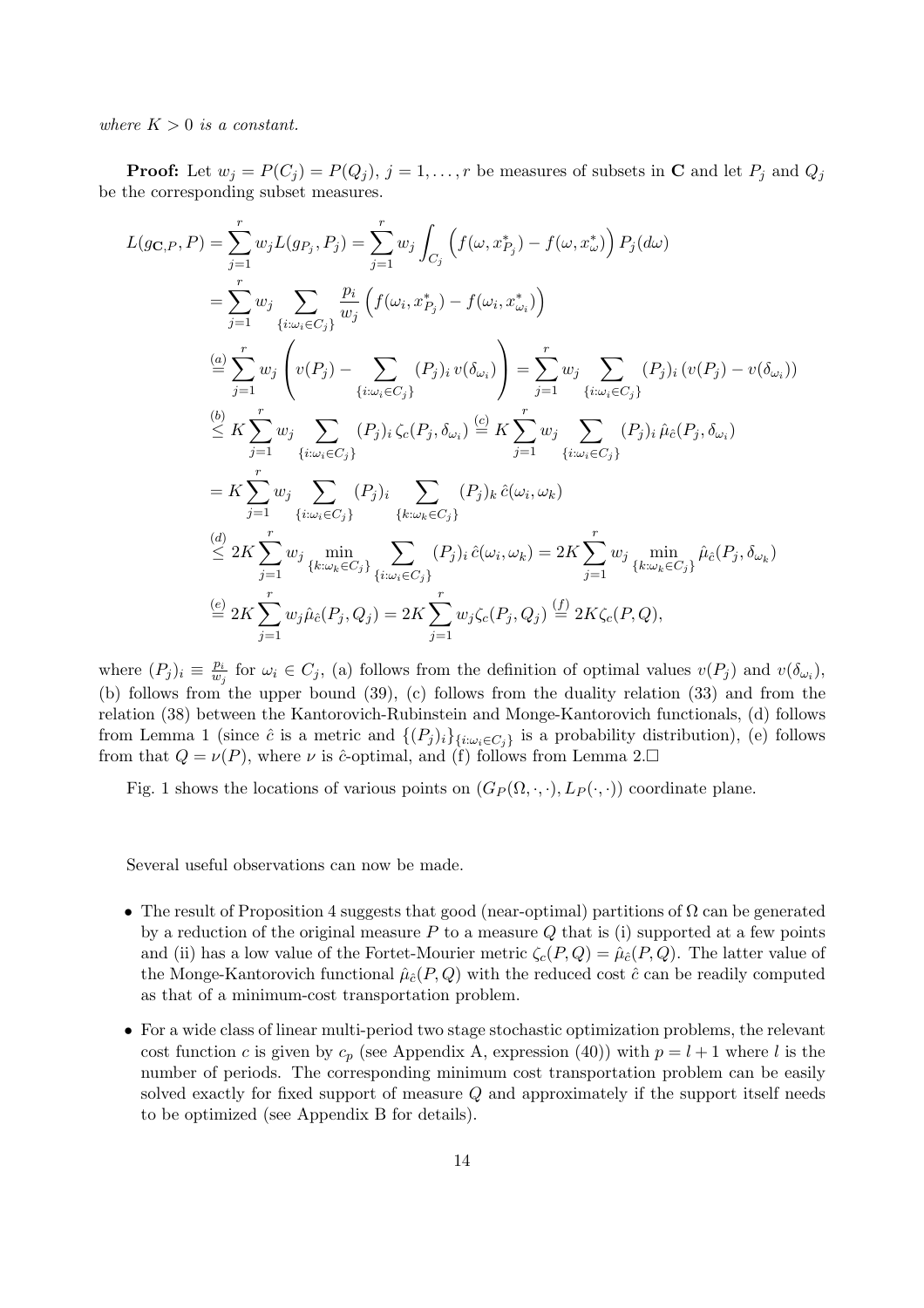

Figure 1: Pseudo-energy (including virtual pseudo-energy) vs. relative loss.

• The optimality "price" one pays for scenario reduction from the original measure  $P$  to a simpler measure  $Q$  – which can be thought of as adding information that's minimally relevant to the problem in question without actually finding  $it - can$  be estimated by the amount  $2K\hat{\mu}_{\hat{c}}(P,Q)$ . This implies, in particular that one could do a scenario reduction before starting the search for the efficient frontier. In fact, scenario reduction and additional information acquisition are complementary to each other in the sense of information: scenario reduction, as already mentioned can be thought of as an addition of information that's minimally relevant as opposed for information acquisition optimization, where one looks for small amounts of maximally relevant information.

#### 7 Methods for Determining the Efficient Frontier

As was discussed earlier, an approximate solution the optimal information acquisition problem (20) can be greatly facilitated by finding the efficient frontier  $L^*(\gamma)$  of maps from  $\Omega$  into X. The problem of finding the efficient frontier (17) appears to still be sufficiently complex to warrant a search for approximate solutions. Using the result (18) proved in [33], one can reduce the scope of search to subset-optimal maps  $q \in \mathcal{C}$  only.

On the other hand, obviously, not all maps in the set C belong to the set O of Pareto-optimal map defining the efficient frontier. We call partition C *optimal* if the corresponding map  $g =$  $(\{C_1,\ldots,C_r\},\{x_{P_1}^*,\ldots,x_{P_r}^*\})\in\mathcal{C}$  belongs to the set  $\mathcal O$  of Pareto-optimal maps. So the problem of finding maps in the set  $\theta$  is equivalent to that of searching for optimal partitions of the set  $\Omega$ .

Proposition 4 provides a useful tool for approximating the efficient frontier. We can use the following algorithm (here and later we assume that the original measure P on  $\Omega$  has a support at a discrete set  $\Omega_N \subset \Omega$  consisting of N points).

- 1. Choose an integer parameter  $\geq 2$ .
- 2. Choose an appropriate cost function c:  $\Omega \times \Omega \to \mathbb{R}_+$  such that  $f(\omega, x) \in \mathcal{F}_c$  for all  $x \in X$ .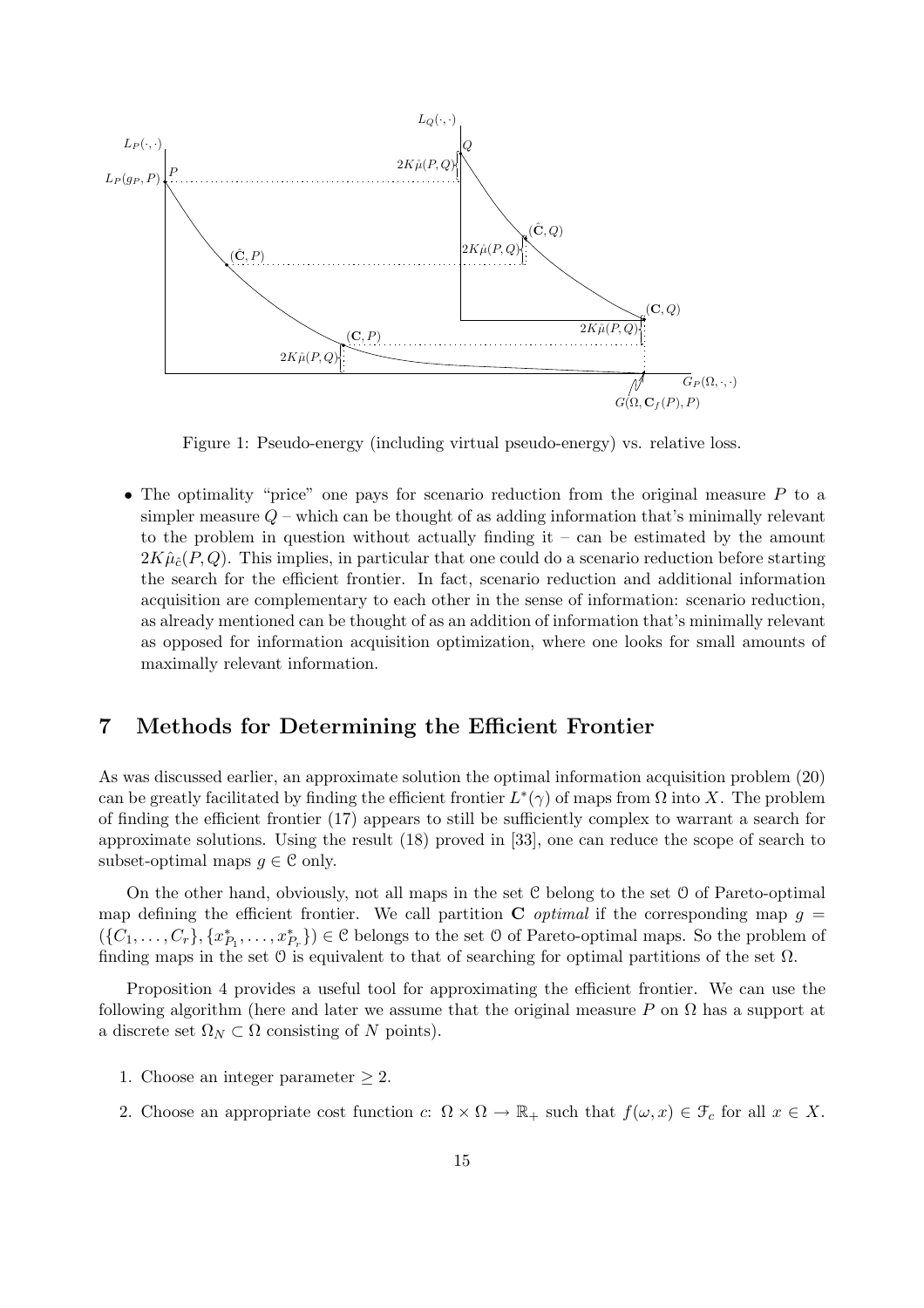Let  $\hat{c}$  be the corresponding reduced cost function.

- 3. Reduce the original measure P to measure Q supported at r points in the set  $\Omega_N$ , i.e. find a  $\hat{c}$ -optimal map  $\nu \in \mathcal{R}_r(\Omega_N)$  such that  $Q = \nu(P)$ .
- 4. Let **C** be any partition of  $\Omega$  generated by the map  $\nu$ .
- 5. Let the map  $q_{\mathbf{C},P} \in \mathcal{C}$  be a subset-optimal map corresponding to partition **C**.

Varying the value of parameter  $r$  from 2 upwards one can obtain a series of maps in the set  $\mathfrak C$ that are (approximately) Pareto-optimal. Step 2 of the above algorithm is essential for its feasibility. For example, if the problem (1) is a linear multi-period stochastic optimization problem, the cost function of the form  $(40)$  can be used. In step 3, finding the measure Q supported at r points that minimizes the value of Monge-Kantorovich functional  $\hat{\mu}_{\hat{c}}(P,Q)$  is an NP-hard problem [15] but approximate algorithm such as *fast forward selection algorithm* are available (see Appendix B).

Using the algorithm described above, one can obtain one approximately Pareto-optimal map for each value of the chosen integer parameter. If more Pareto-optimal maps are needed (especially in the region with lower values of pseudo-energy) additional heuristics can be used. For instance, one could begin with the algorithm described above for some relatively high value of  $r$  and then merge some of the resulting subsets into one giving rise to a partition with a lower value of  $r$ . Clearly, this can be done in  $B_r - 1$  ways, where  $B_n$  is the *n*-th Bell number which is just the number of all different partitions of a set consisting of n elements and that can be found from the recursive an different partitions of<br>relation  $B_{n+1} = \sum_{k=0}^{n} {n \choose k}$  $k(B_k)B_k$  and  $B_0 = 1$ . (For example, the Bell number for the lower values of n are  $B_2 = 2$ ,  $B_3 = 5$ ,  $B_4 = 15$ ,  $B_5 = 52$ ,  $B_6 = 203$ ,  $B_7 = 877$ ,  $B_8 = 4140$ .)

We see that if the original chosen value of  $r$  is not very high this would lead to a manageable number of partitions. Additionally, scenario reduction can be used to reduce computational complexity of finding the values  $x_{P_C}^*$  for subsets C of resulting partitions. On the other hand, if the original value of  $r$  makes evaluation of all maps that can be obtained this way computationally prohibitive, a heuristic algorithm described by the following pseudo-code can be used. It finds another partition, with a lower value of r, so that the subset merging procedure can be applied.

The goal of the algorithm represented by the pseudo-code is to identify subsets which are locally compact but as far away from one another as possible. In each step  $k$ , we find the average distance  $\bar{c}_p$  of each subset center remaining in the index set  $J^{[k-1]}$  to only the other remaining centers. The center, and therefore the associated subset, with the largest average distance is chosen and removed from the set  $J^{[k-1]}$ . The remaining subsets are then merged into a single set.

So far the pseudo-temperature function  $u$  has not been taken into account. It is clear, on the other hand, that it will in general affect the composition of the set O of Pareto-optimal maps. In order to properly incorporate the pseudo-temperature function into the heuristics described above, one could note that the questions difficultly is generally smaller when subsets with high pseudotemperature values have large measures as well. In other words, if one wishes to keep the question difficulty low, one should avoid creating subsets of small measure in regions of the parameter space characterized with high pseudo-temperature values. To facilitate creation of such subsets, one could, for example modify the (reduced) cost function  $\hat{c}$  in the following way

$$
\hat{c}(\omega_i, \omega_j) \to \frac{\hat{c}(\omega_i, \omega_j)}{f_c(u(\omega_i), u(\omega_j))},\tag{27}
$$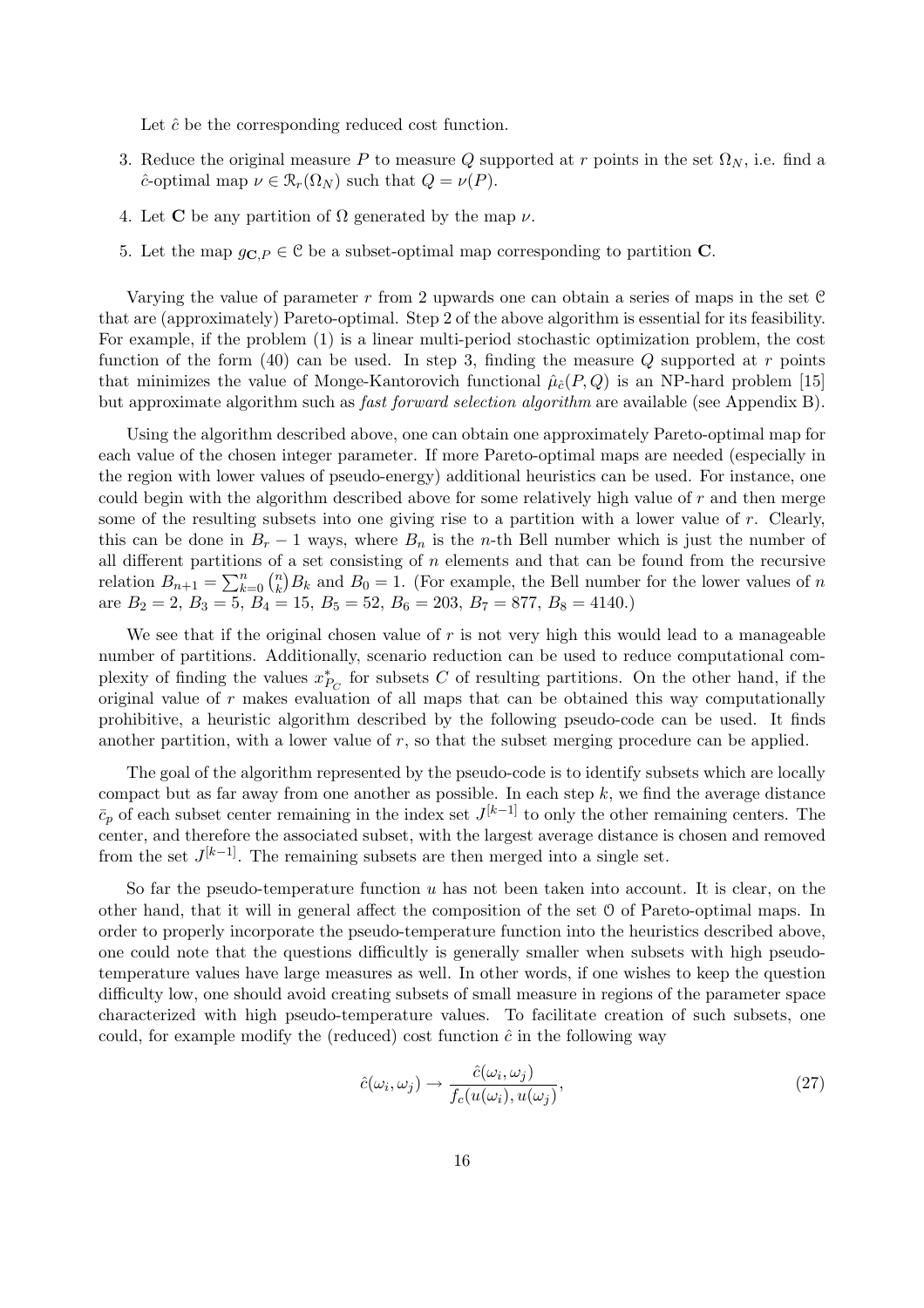Algorithm 1: Approximation to Pareto-optimal boundary.

Input:;  $C = \{C_1, \ldots, C_r\};$  $\{\omega_1,\ldots,\omega_r|\omega_i\in C_i\}\subset\Omega,$ ; choose an integer *n* such that  $1 \leq n \leq r-2$ .; Step 0:  $J^{[0]} := \{1, \ldots r\};$  $\mathbf{C}' := \{C'_1, \ldots, C'_{n+1}\}\$  such that  $C'_i := \emptyset, \forall i, j$ calculate  $\hat{c}_p(\omega_i, \omega_j), \ \forall i, j \in J^{[0]}$ ; Step  $k = 1, \ldots, n$ : foreach  $i \in J^{[k-1]}$  do  $\bar{c}_p(i) := \frac{1}{|J^{[k-1]}|}$  $\tilde{P}$  $_{j\in J^{[k-1]}}\,\hat{c}_p(\omega_i,\omega_j),;$ end  $u_k := \arg \max_{i \in J^{[k-1]}} \bar{c}_p(i),;$  $J^{[k]}:=J^{[k-1]} \backslash \{\overline{u}_k\};$  $C'_k := C_{u_k}$ .;

where  $f_c: \mathbb{R}_+ \times \mathbb{R}_+ \to \mathbb{R}_+$  is some increasing function of its arguments. The specific shape of  $f_c$  can be determined experimentally, and several shapes can be tried for every given instance assuming computational resources are not a limiting factor.

#### 8 Examples

Let us consider an example. The original problem is a that of two-stage linear stochastic optimization with simple recourse taken from a well-known texbook [2]. The problem is for a farmer to allocate the appropriate amount of land between wheat, corn and sugar beets in order to maximize profits. The farmer knows that at least 200 tons of wheat and 240 tons of corn must be grown for cattle feed. If not enough is grown to satisfy this demand, both wheat and corn can be bought for \$238 and \$210 per ton, respectively. Any excess above the demand can be sold for \$170 and \$150 per ton of wheat and corn, respectively. It costs \$150 per acre to plant the wheat and \$230 per acre to plant the corn. The farmer can also grow sugar beets that sell for \$36 per ton. However, there is a quota of 6000 tons and any amount grown above this may only be sold at \$10 per ton. It costs \$260 per acre to plant sugar beets. The farmer has 500 acres available.

The problem can be stated as:

minimize 
$$
150x_1 + 230x_2 + 260x_3 + \mathbb{E}_P Q(x, \Omega)
$$
  
\nsubject to  $x_1 + x_2 + x_3 \le 500$   
\n $x_1, x_2, x_3 \ge 0,$  (FP)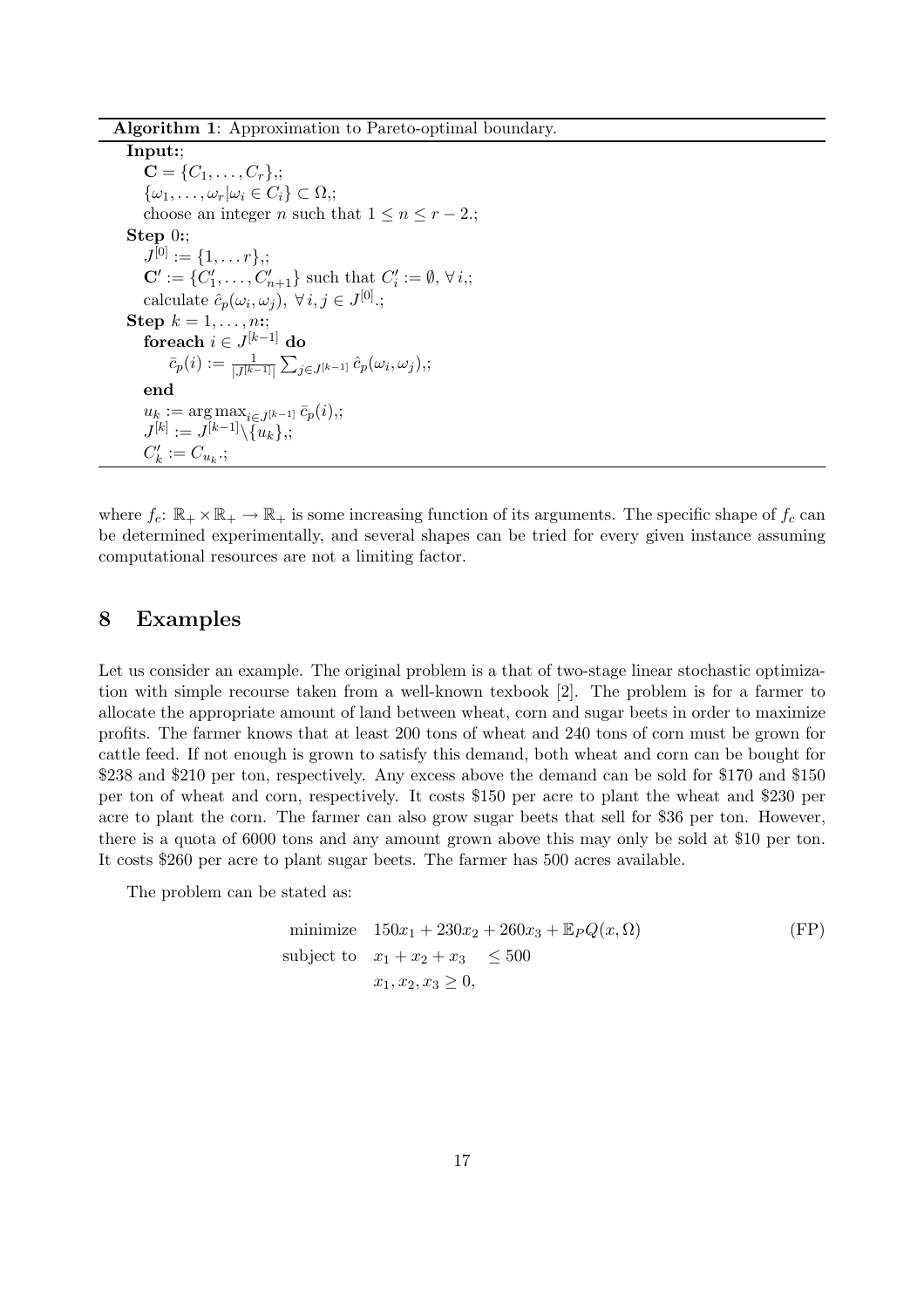where the second stage problem for a specific scenario can be written

$$
Q(x, s) = \text{minimize} \{238y_1 - 170w_1 + 210y_2 - 150w_2 - 36w_3 - 10w_4\}
$$
  
subject to  $\omega_1(s)x_1 + y_1 + w_1 \ge 200$   
 $\omega_2(s)x_2 + y_2 + w_2 \ge 240$   
 $w_3 + w_4 \le \omega_3(s)x_3$   
 $w_3 \le 6000$   
 $y_1, y_2, w_1, w_2, w_3, w_4 \ge 0$ 

where  $\omega_i(s)$  represents the yield of crop  $i := 1, 2, 3$  for wheat, corn, and sugar beets, respectively, under scenario s;  $x_i$  are the acres of land to devote to each crop i;  $y_1, y_2$ , are tons of wheat and corn, respectively, purchased to meet cattle feed requirements;  $w_1, w_2, w_3, w_4$  are tons of wheat, corn, sugar beets below quota, and sugar beets above quota, respectively, sold for profit.

The problem has been modified in order to create the illustrative example used below. In this example, only wheat and sugar beet yields are uncertain. Each is allowed to take five different values of yields resulting in 25 scenarios. For the sake of convenience, we assume that the corn yield is non-random and is equal to 3 tons per acre, while for both wheat and beets the average yield equal to 2.5 and 20, respectively, has a probability of 0.30. The yield for both of these cultures can be either higher or lower than average by 20% with probability 0.20 and also can be higher or lower than average by 30% with probability 0.15. The yields for wheat and beets are assumed to be independent.

The resulting uncertain yields are summarized below:

| wheat $(\omega_1)$           |                                               | $[1.75, 2.00, 2.50, 3.00, 3.25]$ w.p. $(0.15, 0.20, 0.30, 0.20, 0.15)$ |
|------------------------------|-----------------------------------------------|------------------------------------------------------------------------|
| $\mathop{\rm corr}\nolimits$ | -131                                          | w.p. (1)                                                               |
|                              | sugar beets $(\omega_2)$ [14, 16, 20, 24, 26] | w.p. $(0.15, 0.20, 0.30, 0.20, 0.15)$                                  |

Also, let us assume that the pseudo-temperature function  $u(\omega_1, \omega_2)$  is given as

$$
u(i,j) = i \cdot j^{0.5}, \forall \quad i, j \in 1, \dots, 5
$$
\n(28)

where  $i, j$  are the indices referencing the uncertain yields of wheat and sugar beets, respectively (where the smallest value of the uncertain yield corresponds to  $i = 1$   $(j = 1)$  and the largest yield corresponds to  $i = 5$   $(j = 5)$ . The pseudo-temperature function is then normalized so that  $\mathbb{E}_{P} u(i) = 1$ . Fig. 2 shows a plot of the pseudo-temperature function.

The efficient frontier can be approximated by using the scenario reduction based algorithm described in the previous section together with subset merging heuristics. The resulting maps are shown in Fig. 3 for the case of constant pseudo-temperature. The resulting approximate efficient frontier both for constant pseudo-temperature function and for the pseudo-temperature given shown in Fig. 2 are shown in Fig. 4.

Now consider an information source described by the modified linear model with parameters  $b = 0.8$  and  $Y_s = 0.2$  (which is a rather modest capacity value). We would like to find out how much the original loss can be reduced by optimally using such an information source. In other words, we want to solve problem  $(20)$ . For this purpose one can take questions on the (approximate) efficient frontier and plot parametric curves  $(Y(\Omega, \mathbf{C}, P, V_{\alpha}(\mathbf{C})), \mathcal{L}(V_{\alpha}(\mathbf{C})))$  where  $\mathcal{L}(V_{\alpha}(\mathbf{C}))$  is given by Proposition 2. The question yielding the lowest point of intersection of such a curve with the vertical line  $G = Y_s$  will give an approximate solution of problem (20).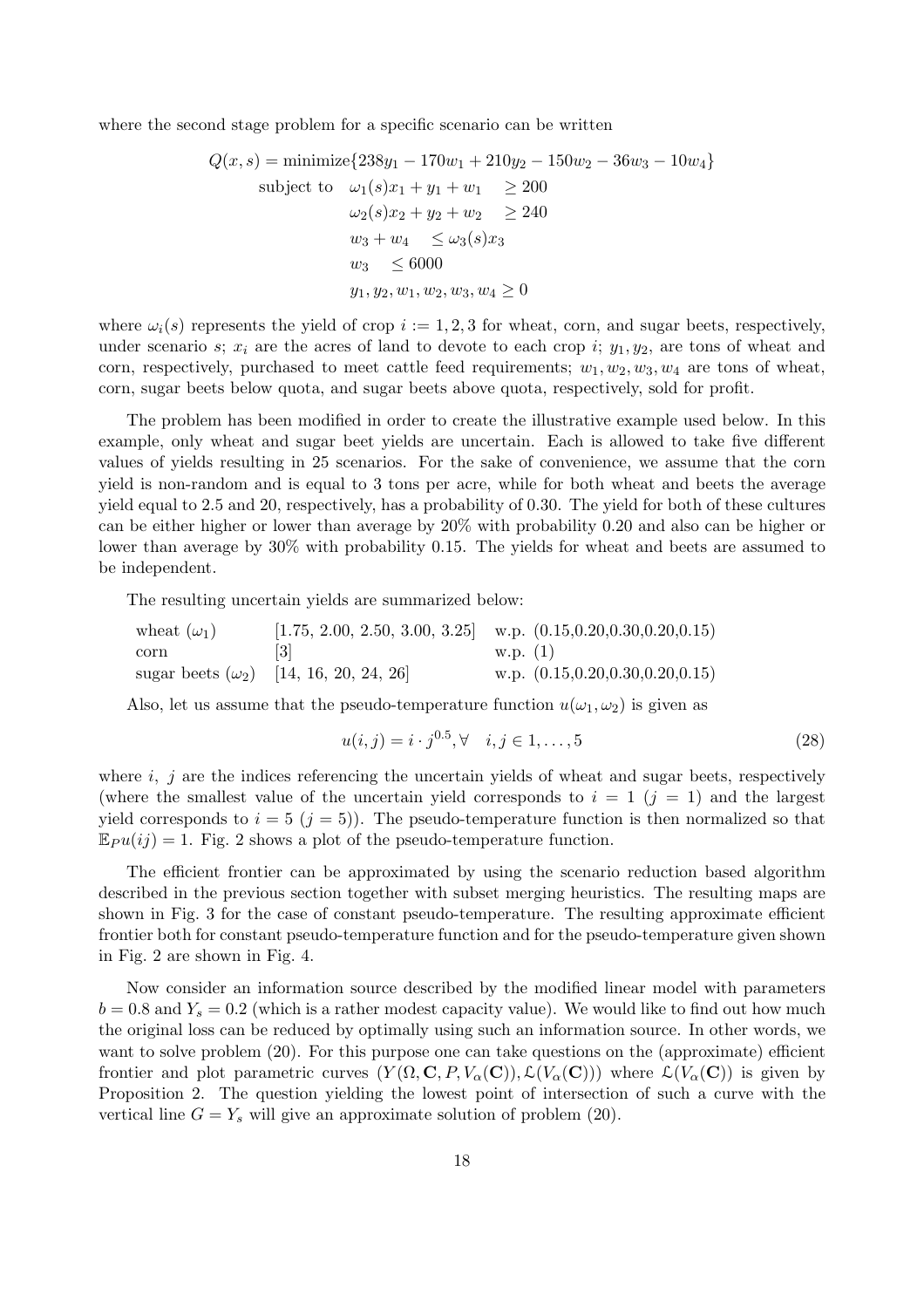

Figure 2: Pseudo-temperature function given for the farmer land allocation problem with uncertainty residing in the yields of wheat and sugar beets.

Results for the case of constant pseudo-temperature are shown in Fig. 5. The parametric curves for three questions (all three with  $r = 2$ ) are produced. We can see that the lowest value of the expected loss that can be obtained this way is equal to 7250 which constitutes a reduction of about 14%.

For the case of non-constant pseudo-temperature are shown in Fig. 6. Analogously, three  $r = 2$ questions were chosen on the approximate efficient frontier and the corresponding parametric curves plotted. The best curve is observed to intersect the vertical line  $G = 0.2$  at the value of vertical coordinate equal to about 6900 which represents a reduction of about 18% compared to the EVPI of 8450 of the original problem.

## 9 Conclusion

This paper develops (approximate) methods for solving the problem of optimizing additional information acquisition in decision making problems with uncertainty that are typically solved using stochastic optimization techniques. It represents a logical continuation of the developments presented in [33]. The main problem that was formulated [33] is that of finding an efficient frontier in (pseudo-energy – loss) coordinate plane and to determining the question(s) that would allow to minimize the expected loss for the given (stochastic optimization) problem and a given information source.

The solution methods proposed in this paper are based on the method of probability metrics and their application for scenario reduction in stochastic optimization (see appendices). The main idea is that, informally speaking, optimal scenario reduction on one hand and optimal information acquisition on the other hand are complementary. More specifically, in scenario reduction the goal is reproduce the overall shape of the original probability distribution as faithfully as possible with a small fraction of the original scenarios. In information acquisition, the goal is to identify the types of uncertainty encoded by the original probability distribution the reduction of which would have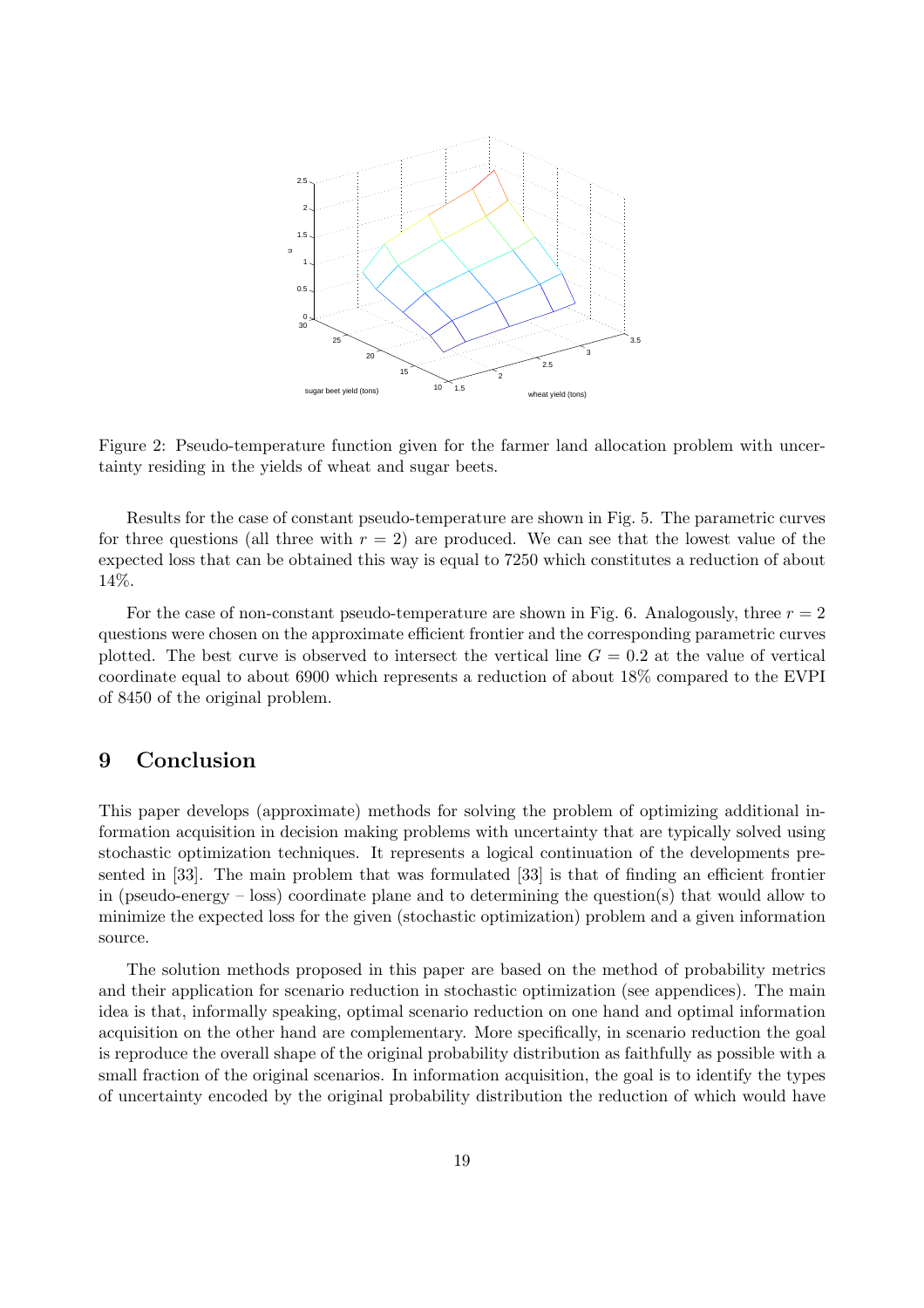

Figure 3: Maps that are generated by scenario reduction for various values of  $r$  (solid dots), scenario reduction for  $r = 5$  with subsequent subset merging (crosses), scenario reduction to  $r = 10$ , reducing to  $r = 5$  using the pseudo-code and subsequent subset merging (circles). Pseudo-temperature function is set to a constant.

the largest effect on the solution quality. It turns out that these types of uncertainty are associated with the "overall shape" of the distribution (as opposed to "local details") which scenario reduction strives to preserve.

This allows us to develop simple approximate algorithms for determining the efficient frontier (and for finding optimal questions for the given information source) with the help of existing scenario reduction algorithms. The methods described in this paper are shown to work for the class of linear multi-period two stage stochastic optimization problems and should generalize relatively easily to other problem classes for which scenario reduction based on probability metrics was shown to be possible such as chance constrained and two-stage integer stochastic optimization problems.

## Appendices

## A Probability metrics and stability in stochastic optimization

Consider the problem (1). Let  $\mathcal{P}(\Omega)$  be the set of all Borel probability measures on  $\Omega$  and define

$$
v(P) = \inf \left\{ \int_{\Omega} f(\omega, x) dP(\omega) : x \in X \right\}
$$

and

$$
S(P) = \left\{ x \in X \, : \, \int_{\Omega} f(\omega, x) \, dP(\omega) = v(P) \right\}
$$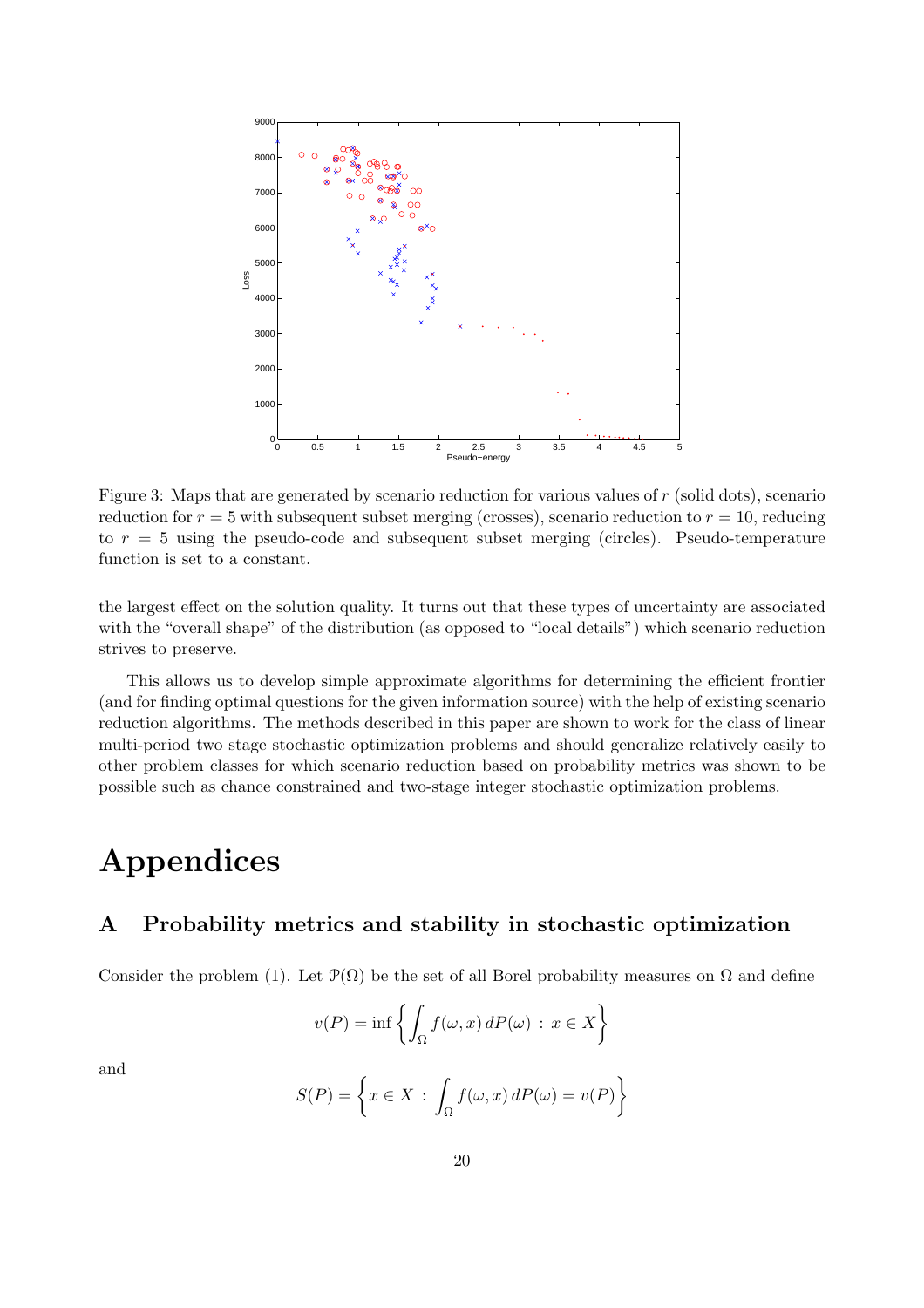

Figure 4: Approximate efficient frontiers for the constant pseudo-temperature function (solid line) and pseudo-temperature shown in Fig. 2.

to be the optimal value and optimal solution set of (1), respectively.

Let's also define (as in, for example, [39])

$$
\mathcal{F} = \{ f(\cdot, x) : x \in X \}
$$

and

$$
\mathcal{P}_{\mathcal{F}}(\Omega) = \left\{ Q \in \mathcal{P} : -\infty < \int_{\Omega} \inf_{x \in X \cap \rho \mathbb{B}} f(\omega, x) Q(d\omega) \text{ and } \sup_{x \in X \cap \rho \mathbb{B}} \int_{\Omega} f(\omega, x) Q(d\omega) < \infty, \text{ for all } \rho > 0 \right\},
$$

where  $\mathbb B$  is the closed unit ball in  $\mathbb R^n$ .

Then the probability distance of the form

$$
d_{\mathcal{F},\rho}(P,Q) = \sup_{x \in X \cap \rho \mathbb{B}} \left| \int_{\Omega} f(\omega, x) P(d\omega) - \int_{\Omega} f(\omega, x) Q(d\omega) \right| \tag{29}
$$

can be defined on  $\mathcal{P}_{\mathcal{F}}(\Omega)$ . This distance is called *Zolotarev's pseudometric with*  $\zeta$ -structure [44, 35, 36, 37]. The pseudometric (29) would become a metric if the class  $\mathcal F$  were rich enough so that  $d_{\mathcal{F},\rho}(P,Q) = 0$  implies  $P = Q$ .

Theorem 2 in [8] states that if  $P, Q \in \mathcal{P}_{\mathcal{F}}, S(P)$  is nonempty and bounded then there exist  $\rho > 0$  and  $\delta > 0$  such that

$$
|v(P) - v(Q)| \le d_{\mathcal{F},\rho}(P,Q)
$$
\n(30)

is valid for all  $Q \in \mathcal{P}_{\mathcal{F}}$  such that  $d_{\mathcal{F},\rho}(P,Q) < \delta$ .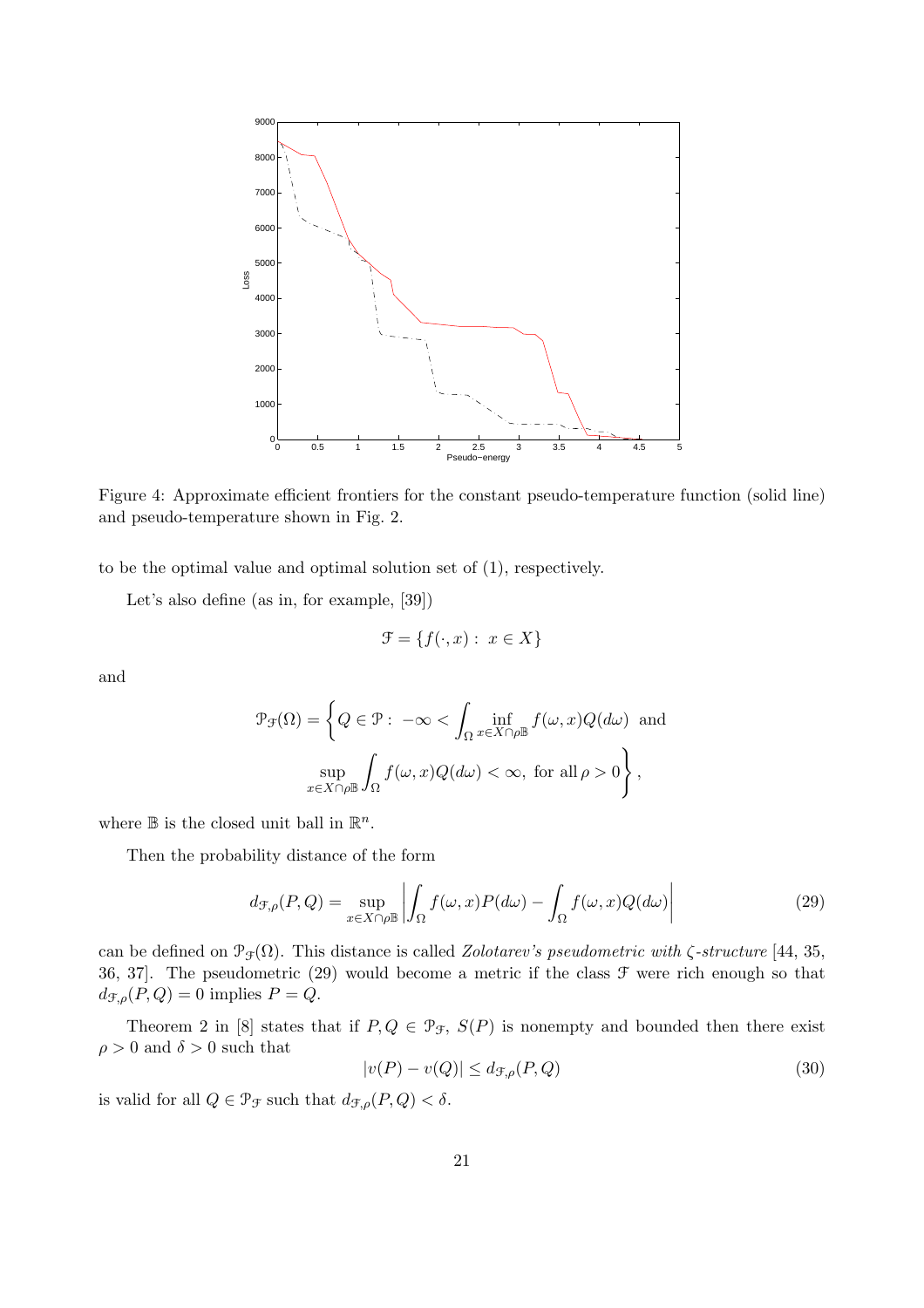

Figure 5: Part of approximate efficient frontier and parametric loss curves for quasi-perfect answers to three different questions for the case of constant pseudo-temperature.

The distance  $d_{\mathcal{F},\rho}$  in (30) is typically difficult to handle since the class of functions  $\mathcal F$  is determined by the specific integrand  $f(\omega, x)$  for the given instance of problem (1). The main idea underlying the use of the probability metrics method for the study of stability and for scenario reduction in stochastic programming is to suitably enlarge the class  $\mathcal F$  so that it still shares its main analytical properties with functions  $f(\cdot, x)$ . Such properly enlarged classes are sometimes referred to as canonical classes and the corresponding metrics are sometimes called canonical metrics.

Consider, for instance the class  $\mathcal{F}_c$  of continuous functions defined as

$$
\mathcal{F}_c = \{ f : \Omega \to \mathbb{R} : |f(\omega) - f(\tilde{\omega})| \le c(\omega, \tilde{\omega}), \text{ for all } \omega, \tilde{\omega} \in \Omega \},\tag{31}
$$

where c:  $\Omega \times \Omega \to \mathbb{R}_+$  is a continuous symmetric function such that  $c(\omega, \tilde{\omega}) = 0$  if and only if  $\omega = \tilde{\omega}$ . Then the corresponding (pseudo-) metric has the form

$$
\zeta_c(P,Q) \equiv d_{\mathcal{F}_c}(P,Q) = \sup_{f \in \mathcal{F}_c} \left| \int_{\Omega} f(\omega)P(d\omega) - \int_{\Omega} f(\omega)Q(d\omega) \right| \tag{32}
$$

and is known as Fortet-Mourier metric. If the cost function  $c(\omega, \tilde{\omega})$  satisfies additional boundedness and continuity conditions:

- $c(\omega, \tilde{\omega}) \leq \lambda(\omega) + \lambda(\tilde{\omega})$  for some  $\lambda: \Omega \to \mathbb{R}_+$  mapping bounded sets into bounded sets,
- $\sup\{c(\omega,\tilde{\omega}) : \omega,\tilde{\omega}\in\mathbb{B}_{\epsilon}(\omega_0), ||\omega,-\tilde{\omega}||\leq \delta\}\to 0$  as  $\delta\to 0$  for each  $\omega_0\in\Omega$ , where  $\mathbb{B}_{\epsilon}(\omega_0)$  is the  $\epsilon$ -ball centered at  $\omega_0$ ,

the Fortet-Mourier metric (32) admits a dual representation as the Kantorovich-Rubinstein functional [38]:

$$
\zeta_c(P,Q) = \stackrel{\circ}{\mu}_c(P,Q) = \inf \left\{ \int_{\Omega \times \Omega} c(\omega, \tilde{\omega}) \eta(d\omega, d\tilde{\omega}) : \eta \in \mathcal{P}(\Omega \times \Omega), \pi_1 \eta - \pi_2 \eta = P - Q \right\}, \quad (33)
$$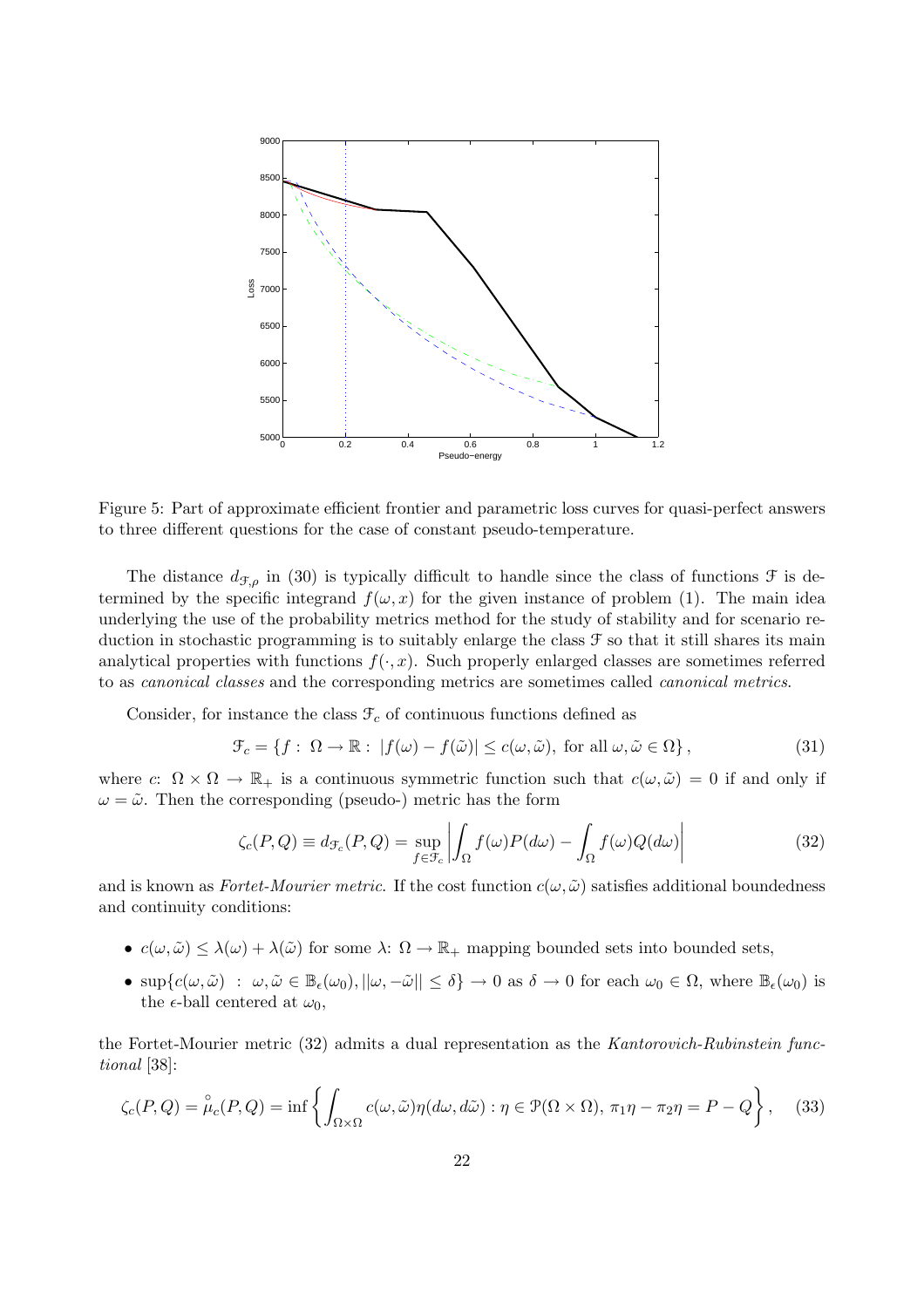

Figure 6: Part of approximate efficient frontier and parametric loss curves for quasi-perfect answers to three different questions for the case of non-constant pseudo-temperature shown in Fig. 2.

where  $\pi_1$  and  $\pi_2$  denote projections on first and second components, respectively. It is straightforward to show that the Kantorovich-Rubinstein functional (33) can be upper-bounded by the Monge-Kantorovich functional:

$$
\overset{\circ}{\mu}_c(P,Q) \leq \hat{\mu}_c(P,Q) = \inf \left\{ \int_{\Omega \times \Omega} c(\omega, \tilde{\omega}) \eta(d\omega, d\tilde{\omega}) : \eta \in \mathcal{P}(\Omega \times \Omega), \pi_1 \eta = P, \pi_2 \eta = Q \right\}, \tag{34}
$$

and that the bounds becomes tight, (i.e.  $\mu_c(P,Q) = \hat{\mu}_c(P,Q)$ ) if the cost function  $c(\omega,\tilde{\omega})$  is a metric on  $\Omega$  [26?]. The problem of finding the minimum in (34) is known the Monge-Kantorovich mass transportation problem.

Note that if measures P and Q are discrete  $(P = \sum_{i=1}^{N} P_i$  $\sum_{i=1}^{N} p_i \delta_{\omega_i}$  and  $Q = \sum_{j=1}^{M}$  $\sum_{j=1}^{M} q_i \delta_{\tilde{\omega}_j}$ , the Monge-Kantorovich functional (34) takes the following form:

$$
\hat{\mu}_c(P,Q) = \min \left\{ \sum_{i=1}^N \sum_{j=1}^M c(\omega_i, \tilde{\omega}_j) \eta_{ij} : \eta_{ij} \ge 0, \sum_{i=1}^N \eta_{ij} = q_j, \sum_{j=1}^M \eta_{ij} = p_i \; \forall i, j \right\}
$$
\n
$$
= \max \left\{ \sum_{i=1}^N p_i u_i + \sum_{j=1}^M q_j v_j : u_i + v_j \le c(\omega_i, \tilde{\omega}_j) \; \forall i, j \right\}
$$
\n(35)

Given the cost function  $c(\omega, \tilde{\omega})$  one can define the *reduced cost*  $\hat{c}(\omega, \tilde{\omega})$  on  $\Omega \times \Omega$  by

$$
\hat{c}(\omega,\tilde{\omega}) = \inf \left\{ \sum_{i=1}^{m-1} c(\omega_i, \omega_{i+1}) : m \in \mathbb{N}, \, \omega_i \in \Omega, \, \omega_1 = \omega, \, \omega_m = \tilde{\omega} \right\}.
$$
 (36)

In can easily be shown that the reduced cost function  $\hat{c}(\omega, \tilde{\omega})$  is a metric (since it satisfies the triangle inequality) on  $\Omega$  and that  $\hat{c}(\omega, \tilde{\omega}) \leq c(\omega, \tilde{\omega})$  with the inequality being tight when  $c(\omega, \tilde{\omega})$  is also a metric.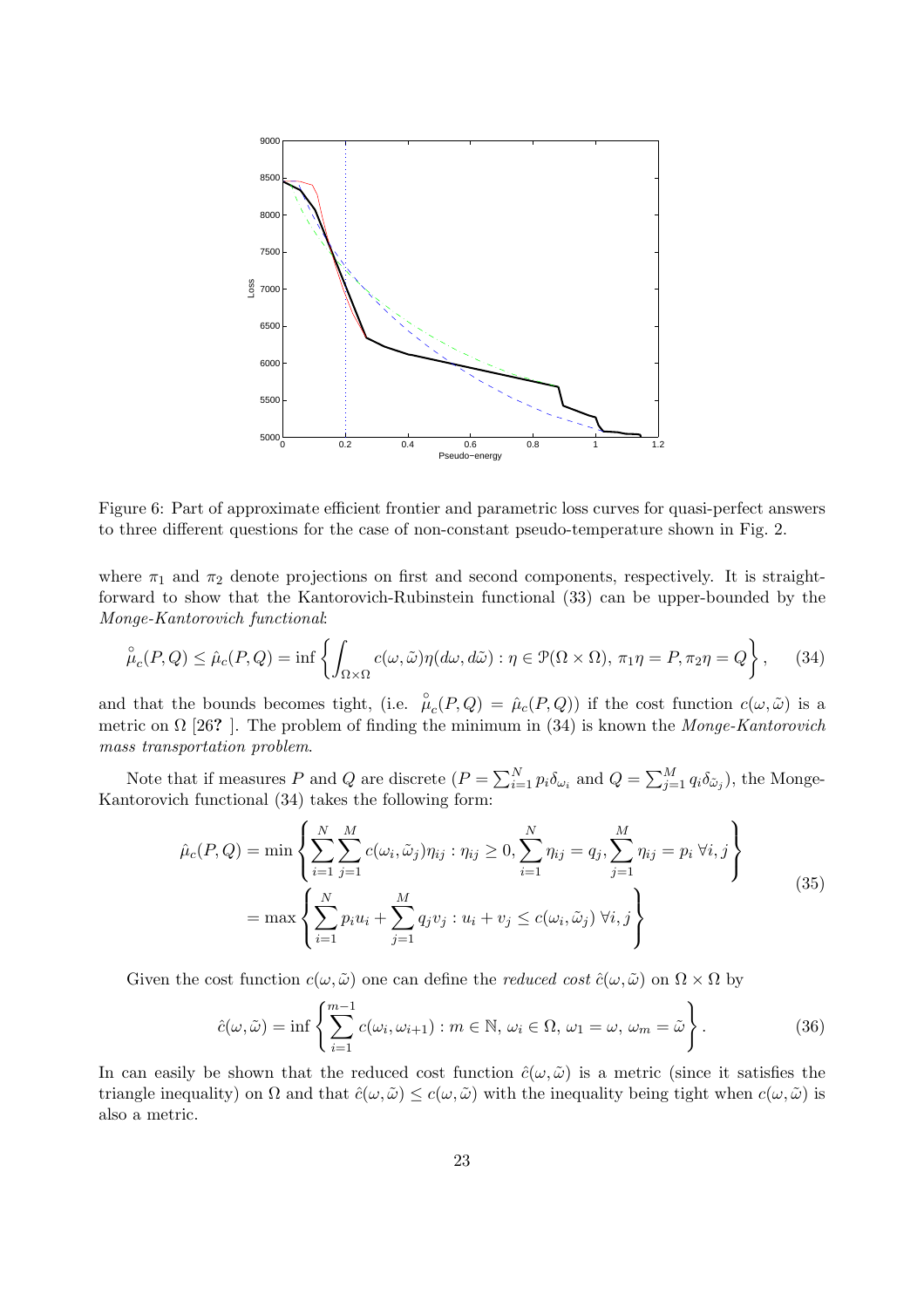It can also be shown (see [36], chapter 4) that if  $\Omega$  is compact with analytic sublevel sets then the Kantorovich-Rubinstein functional (33) with the reduced cost function  $\hat{c}$  coincides with the Kantorovich-Rubinstein functional with the original cost function  $c$  (the result referred to as the reduction theorem):

$$
\stackrel{\circ}{\mu}_{\hat{c}}(P,Q) = \stackrel{\circ}{\mu}_c(P,Q). \tag{37}
$$

Since the reduced cost is a metric on  $\Omega$  we have  $\mu_{\hat{c}}(P,Q) = \mu_{\hat{c}}(P,Q)$  and, comparing with (37) we conclude that, for compact parameter spaces with analytic sublevel sets, the equality

$$
\stackrel{\circ}{\mu}_c(P,Q) = \stackrel{\circ}{\mu}_\hat{c}(P,Q) \le \stackrel{\circ}{\mu}_c(P,Q) \tag{38}
$$

holds true.

We thus arrive at the following useful stability result. If the integrand in problem  $(??)$  belongs to class  $\mathcal{F}_c$  for all  $x \in X$  for some cost function c satisfying additional boundedness and continuity conditions described earlier in the appendix, then the estimate

$$
|v(P) - v(Q)| \le \zeta_c(P, Q) = \stackrel{\circ}{\mu}_c(P, Q) = \hat{\mu}_\hat{c}(P, Q)
$$
\n(39)

is valid for Borel measures P and Q in  $\mathcal{P}_c(\Omega)$  on compact  $\Omega$  characterized with analytic sublevel is valid for Borel measures P and Q in  $\mathcal{F}_c(\Omega)$  on compact  $\Omega$  characterized<br>sets. (Here  $\mathcal{P}_c(\Omega) = \{Q \in \mathcal{P}(\Omega) : \int_{\Omega} c(\omega, \omega_0) dQ(\omega) < \infty\}$  for some  $\omega_0 \in \Omega$ .)

The particular function  $c(\omega, \tilde{\omega})$  that plays an important role in the context of convex stochastic optimization has the form

$$
c_p(\omega, \tilde{\omega}) = \max\{1, ||\omega - \omega_0||^{p-1}, ||\tilde{\omega} - \omega_0||^{p-1}\}||\omega - \tilde{\omega}||,
$$
\n(40)

for some  $\omega_0 \in \Omega$ . The corresponding metric  $\zeta_p \equiv \zeta_{c_p}$  is referred to as the p-th order Fortet-Mourier metric.

To give an example of a class of problems for which the p-th order Fortet-Mourier metric is relevant, consider linear multi-period stochastic optimization problems of the form

$$
\min \left\{ cy_0 + \mathbb{E}_P \Big( \min \sum_{j=1}^l c_j(\omega) y_j \Big) : y_0 \in X, y_j \in Y_j, W_{jj} y_j = b_j(\omega) - W_{jj-1}(\omega) y_{j-1}, j = 1, \dots, l \right\},\tag{41}
$$

where  $Y_j \subseteq \mathbb{R}^{n_j}$  are polyhedral sets. Problem (41) can be written in the form (1) with the integrand  $f(\omega, x)$  given by

$$
f(\omega, x) = cx + \inf \left\{ \sum_{j=1}^{l} c_j(\omega)y_j : y_j \in Y_j, W_{jj} y_j = b_j(\omega) - W_{jj-1}(\omega)y_{j-1}, j = 1, ..., l \right\}
$$
  
=  $cx + \Psi_1(\omega, x),$ 

where the function  $\Psi_1(\omega, x)$  is defined recursively:

$$
\Phi_j(\omega, u_{j-1}) = \inf \{c_j(\omega)y_j + \Psi_{j+1}(\omega, y_j) : y_j \in Y_j, W_{jj}y_j = u_{j-1}\}
$$

$$
\Psi_j(\omega, y_{j-1}) = \Phi_j(\omega, b_j(\omega) - W_{jj-1}(\omega)y_{j-1})
$$

for  $j = l, \ldots, 1$  and  $\Psi_{l+1}(\omega, y_l) \equiv 0$ .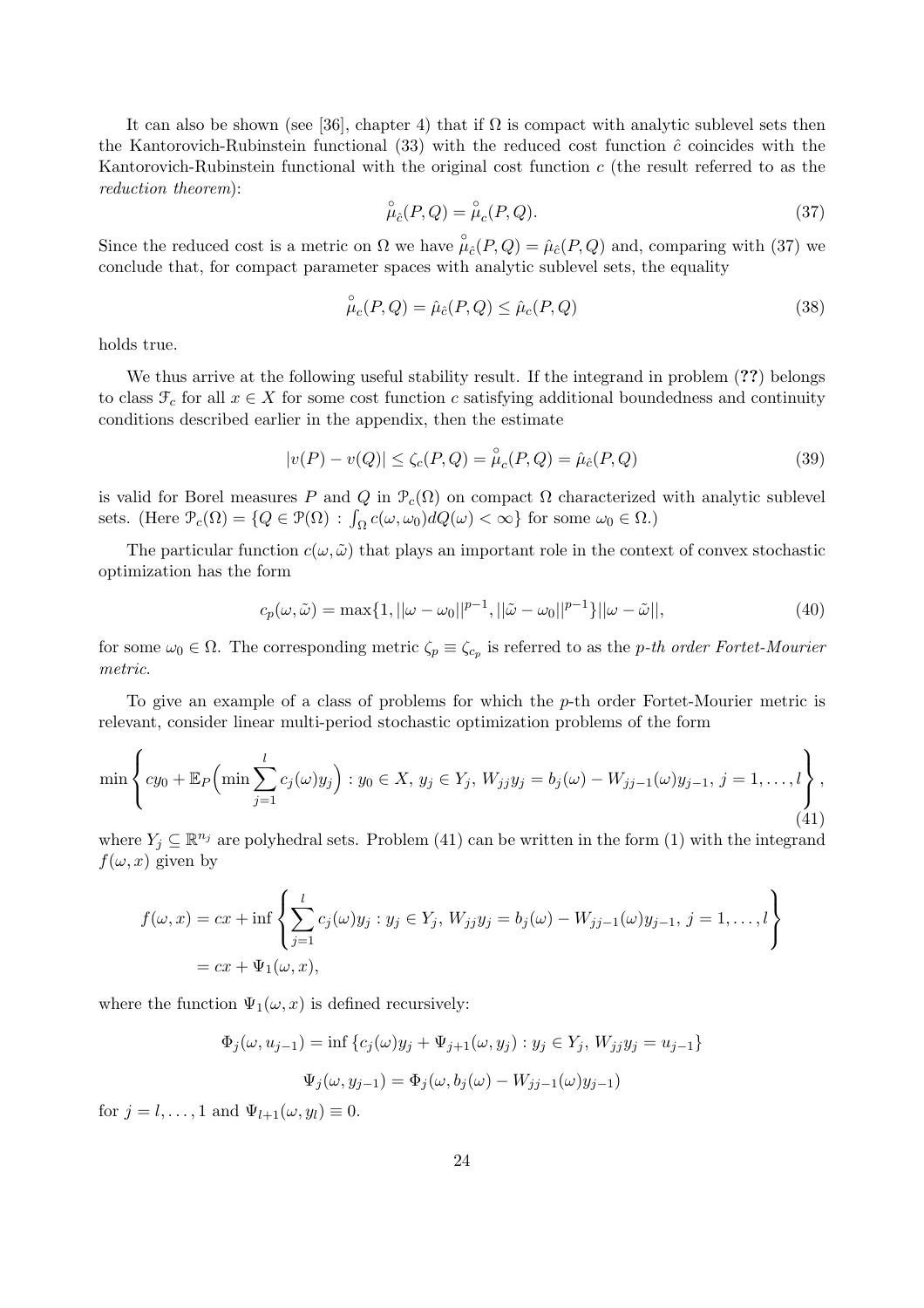It is shown in [39] that if  $b_j(\omega) - W_{jj-1}(\omega)x \in W_{jj}Y_j$  for all pairs  $(\omega, x)$  (relatively complete *recourse*) and ker( $W_{jj}$ )  $\cap Y_j^{\infty} = \{0\}$  for  $j = 1, \ldots, l-1$  (where  $Y_j^{\infty}$  denotes the horizon cone<sup>2</sup> of  $Y_i$ ) then there exists a constant  $\hat{K}$  such that

$$
|f(\omega, x) - f(\tilde{\omega}, x)| \le \hat{K} \max\{1, \rho, ||\omega||^l, ||\tilde{\omega}||^l\}||\omega - \tilde{\omega}|| \tag{42}
$$

for all  $\omega, \tilde{\omega} \in \Omega$  and  $x \in X \cap \rho \mathbb{B}$ . This implies that  $\frac{1}{\hat{K} \max\{1, \rho\}} f(\omega, x) \in \mathcal{F}_{c_p}$  for all  $\omega, \tilde{\omega} \in \Omega$  and  $x \in X \cap \rho \mathbb{B}.$ 

It is now straightforward to obtain the following result ([39]). Let  $v(P)$  be the optimal value of problem (41). Assume that the relatively complete recourse condition for (41) is satisfied and that ker( $W_{jj}$ ) ∩  $Y_j^{\infty} = \{0\}$  for  $j = 1, ..., l-1$ . Then there exists a constant  $K > 0$  such that the estimate

$$
|v(P) - v(Q)| \le K\zeta_{l+1}(P, Q) \tag{43}
$$

is valid for any  $P, Q \in \mathcal{P}_{l+1}(\Omega)$ . (Here  $\mathcal{P}_{l+1}(\Omega)$  denotes the set of Borel measures on  $\Omega$  with finite  $(l + 1)$ -th order moments.)

Specifying the general result (39) to the cost function of the form (40) with  $p = l + 1$  we can rewrite the estimate (43) for the difference in optimal objective values of problem (41) as

$$
|v(P) - v(Q)| \le K\overset{\circ}{\mu}_{l+1}(P,Q) = K\overset{\circ}{\mu}_{\hat{c}_{l+1}}(P,Q),\tag{44}
$$

where  $K > 0$  is some constant.

### B Scenario reduction algorithms

The goal of scenario reduction algorithms is, given a stochastic optimization problem of the form The goal of scenario reduction algorithms is, given<br>
(1) characterized by a discrete measure  $P = \sum_{i=1}^{N}$  $\sum_{i=1}^{N} p_i \delta_{\omega_i}$  find the discrete measure  $Q =$  $\sum_{i=1}^{n}$  $_{j=1}^{M}\, q_{i}\delta_{\tilde{\omega}_{j}}$ such that  $M < N$  and the difference in the optimal objective values  $|v(P) - v(Q)|$  is as small as possible.

If the stochastic optimization problem has the form (41) of a linear multi-period problem then, as discussed earlier in this section, under relatively complete recourse assumption, the upper bound (44) can be shown to hold. This motivates searching for discrete measures Q that minimize the distance  $\hat{\mu}_{l+1}(P,Q)$  (or  $\hat{\mu}_{l+1}(P,Q)$ ).

Thus the optimal scenario reduction problem based on the method of probability metrics can be formulated as follows [8]. Let  $J \subset \{1, 2, ..., N\}$  and consider the measure  $Q =$  $\stackrel{\text{He}}{\rightleftharpoons}$  $j \notin J$   $q_j \delta_{\omega_j}$ supported at points  $\omega_j, j \in \{1, 2, ..., N\} \setminus J$ . The measure Q is said to be reduced from P by deleting scenarios  $\omega_j$ ,  $j \in J$  and by assigning new probabilities  $q_j$  to the remaining scenarios. The optimal reduction concept proposed in [8] seeks the minimum value of the functional

$$
D(J;q) = \hat{\mu}_p \left( \sum_{i=1}^N p_i \delta_{\omega_i}, \sum_{j \notin J} q_j \delta_{\omega_j} \right).
$$
 (45)

<sup>&</sup>lt;sup>2</sup>The horizon cone  $D^{\infty}$  for the convex set  $D \subseteq \mathbb{R}^m$  is defined as the set of all elements  $x_d \in \mathbb{R}^m$  such that  $x + \lambda x_d \in D$  for all  $x \in D$  and all  $\lambda \in \mathbb{R}_+$ . In particular,  $D^{\infty} = \{0\}$  if D is bounded.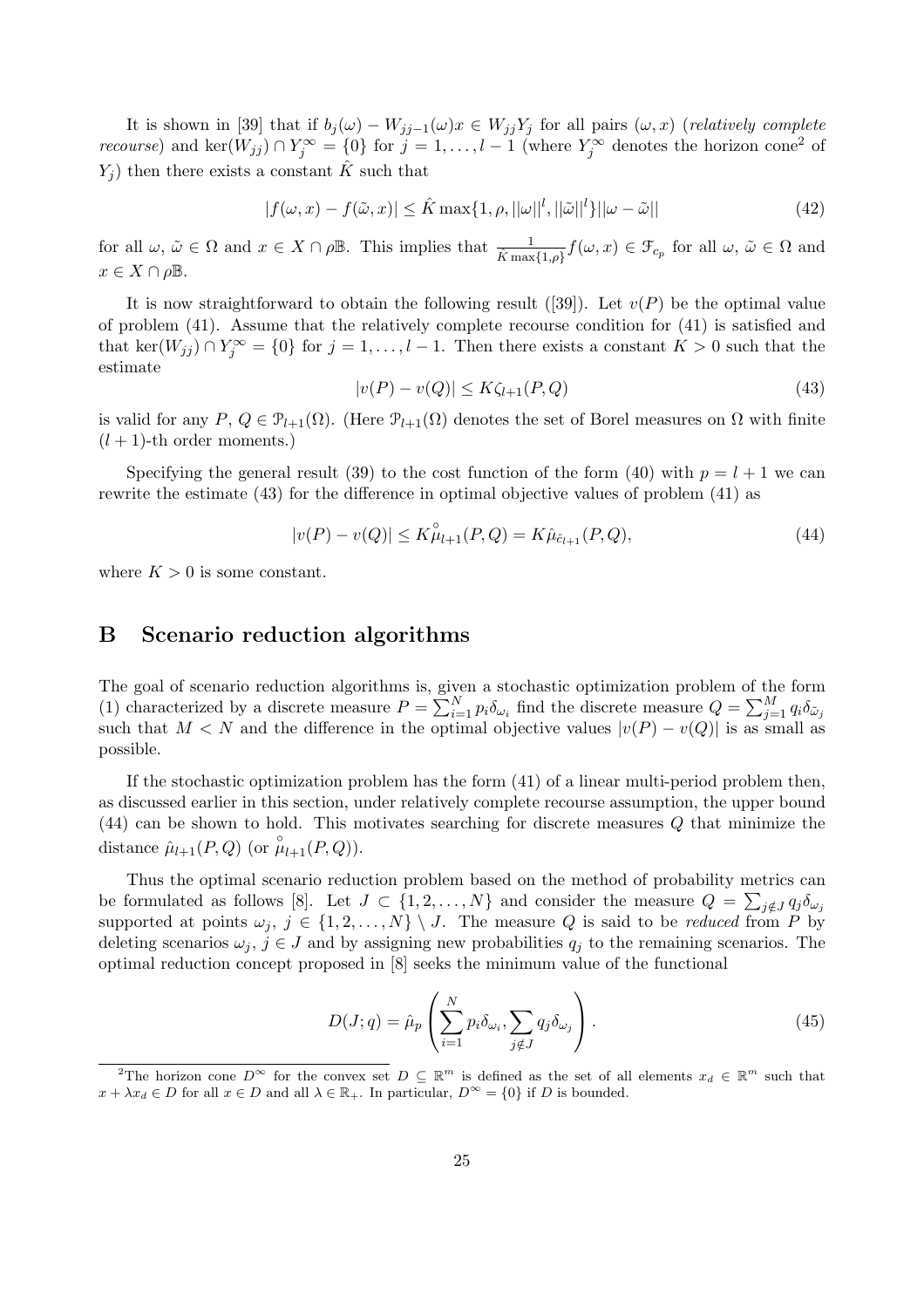It is shown in  $[8]$  that, for set J fixed, the optimal weights q are straightforward to find:

$$
q_j = p_j + \sum_{i \in J_j} p_i, \text{ for each } j \notin J,
$$
\n(46)

where  $J_j := \{i \in J : j = j(i)\}\$  and  $j(i) \in \arg \min_{j \notin J} c_p(\omega_i, \omega_j)$  for each  $i \in J$ . The corresponding minimum of the functional  $D(J; q)$  is

$$
D_J = \min_{q} \{ D(J; q) : q_j \ge 0, \sum_{j \notin J} q_j = 1 \} = \sum_{i \in J} p_i \min_{j \notin J} c_p(\omega_i, \omega_j).
$$

On the other hand, the optimal choice of the set J of given cardinality  $|J| = k$ 

$$
\min_{J} \{ D_J = \sum_{i \in J} p_i \min_{j \notin J} c_p(\omega_i, \omega_j) : J \subset \{1, 2, ..., N\}, |J| = k \}
$$

is a combinatorial problem, and it is unlikely that efficient solution algorithms for arbitrary value of k are available. However cases  $k = 1$  and  $k = N - 1$  are easy to solve to optimality and they can be used to formulate heuristic algorithms for other values of k. The fast forward scenario reduction algorithms proposed in [15] proceeds as follows.

#### Fast forward selection algorithm:

Step 1: 
$$
c_{ku}^{[1]} := c_p(\omega_k, \omega_u), k, u = 1, ..., N,
$$
  
\n $z_u^{[1]} := \sum_{\substack{k=1 \ k \neq u}} p_k c_{ku}^{[1]}, u = 1, ..., N,$   
\n $u_1 \in \arg \min_{u \in \{1, ..., N\}} z_u^{[1]}, J^{[1]} := \{1, ..., N\} \setminus \{u_1\}.$   
\nStep i:  $c_{ku}^{[i]} := \min\{c_{ku}^{[i-1]}, c_{ku_{i-1}}^{[i-1]}\}, k, u \in J^{[i-1]},$   
\n $z_u^{[i]} := \sum_{k \in J^{[i-1]} \setminus \{u\}} p_k c_{ku}^{[i]}, u \in J^{[i-1]},$   
\n $u_i \in \arg \min_{u \in J^{[i-1]}} z_u^{[i]}, J^{[i]} := J^{[i-1]} \setminus \{u_i\}.$ 

**Step**  $n + 1$ : Redistribution by (46).

### References

- [1] Bassamboo, A. and A. Zeevi 2009. On a data-driven method for staffing large call centers. OR 57(3), 514–526.
- [2] Birge, J. R. and F. Louveaux 1997. Introduction to Stochastic Programming. Springer-Verlag, New York, NY.
- [3] Chávez, M., J. Martinerie, and M. Le Van Quyen 2003. Statistical assessment of nonlinear causality: Application to epileptic EEG signals. J. of Neurosci. Methods 124(2), 113–128.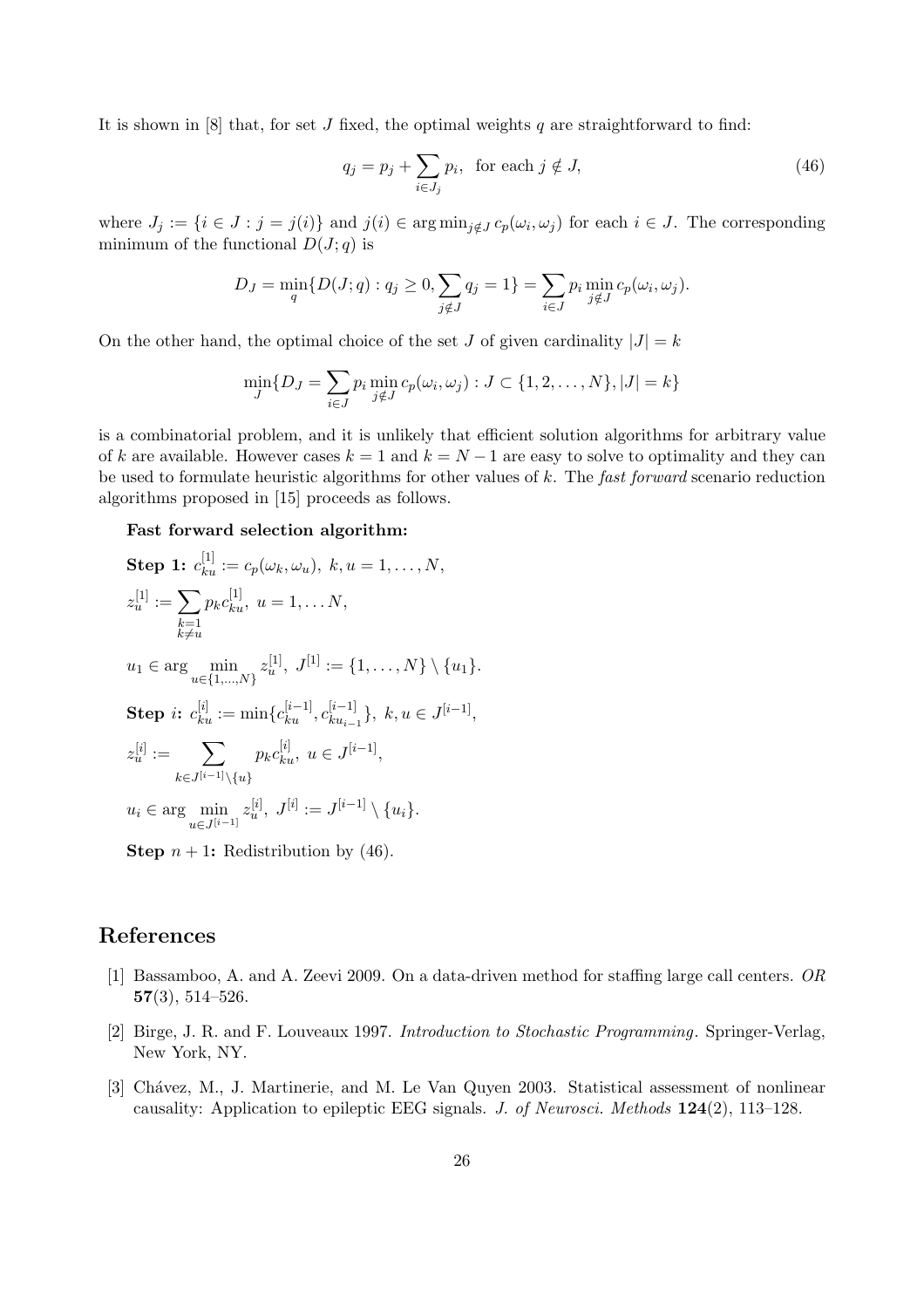- [4] Clemen, R. 1987. Combining overlapping information. Management Sci. 33(3), 373–380.
- [5] Clemen, R. and R. Winkler 1999. Combining probability distributions from experts in risk analysis. Risk Anal. 19(2), 187–203.
- [6] Cox, R. T. 1946. Probability, frequency, and reasonable expectation. Am. J. Phys. 14, 1–13.
- $[7]$  1961. The Algebra of Probable Inference. Johns Hopkins Press, Baltimore.
- [8] Dupačová, J., N. Gröwe-Kuska, and W. Römisch 2003. Scenario reduction in stochastic programming: An approach using probability metrics. *Math. Programming, Ser.A*  $95(3)$ ,  $493-511$ .
- [9] Ellison, G. and D. Fudenberg 1993. Rules of thumb for social learning. J. Political Econom. 101(4), 612–643.
- [10] Fischer, A. J., A. J. Arnold, and M. Gibbs 1996. Information and the speed of innovation adoption. Amer. J. Agr. Econ. 78(4), 1073–1081.
- [11] Fisher, M. L. and A. Raman 1996. Reducing the cost of demand uncertainty through accurate response to early sales. Oper. Res.  $44(1)$ , 87–99.
- [12] French, S. 1985. Group consensus probability distributions: A critical survey. Bayesian Statist. 2, 183–202.
- [13] Genest, C. and J. V. Zidek 1986. Combining probability distributions: A critique and an annotated bibliography. Statist. Sci. 1, 114–148.
- [14] Harmanec, D. and G. J. Klir 1994. Measuring total uncertainty in Dempster-Shafer theory: A novel approach. Int. J. Gen. Syst.  $22(4)$ ,  $405-419$ .
- [15] Heitsch, H. and W. Römisch 2003. Scenario reduction algorithms in stochastic programming. Computational Optimization and Applications 24(2), 187–206.
- [16] Howard, R. A. 1966. Information value theory. IEEE Transactions on systems science and cybernetics  $2(1)$ , 22–26.
- [17] Huh, W. T. and P. Rusmevichientong 2009. A nonparametric asymptotic analysis of inventory planning with censored demand. MOOR 34(1), 103–123.
- [18] Jaynes, E. T. 1957. Information theory and statistical mechanics I. Phys. Rev. 106, 620–630.
- $[19] 1957$ . Information theory and statistical mechanics II. *Phys. Rev.* **108**, 171–190.
- [20] Jensen, R. 1988. Information cost and innovation adoption policies. Management Sci. 34(2), 230–239.
- [21] Katura, T., N. Tanaka, A. Obata, H. Sato, and A. Maki 2006. Quantitative evaluation of interrelations between spontaneous low-frequency oscillations in cerebral hemodynamics and systemic cardiovascular dynamics. NeuroImage 31(4), 1592–1600.
- [22] Klir, G. J. and D. Harmanec 1996. Generalized information theory: Recent developments. Kybernetes 25(7/8), 50–66.
- [23] Knuth, K. H. 2005. Lattice duality: The origin of probability and entropy. Neurocomputing 67, 245–274.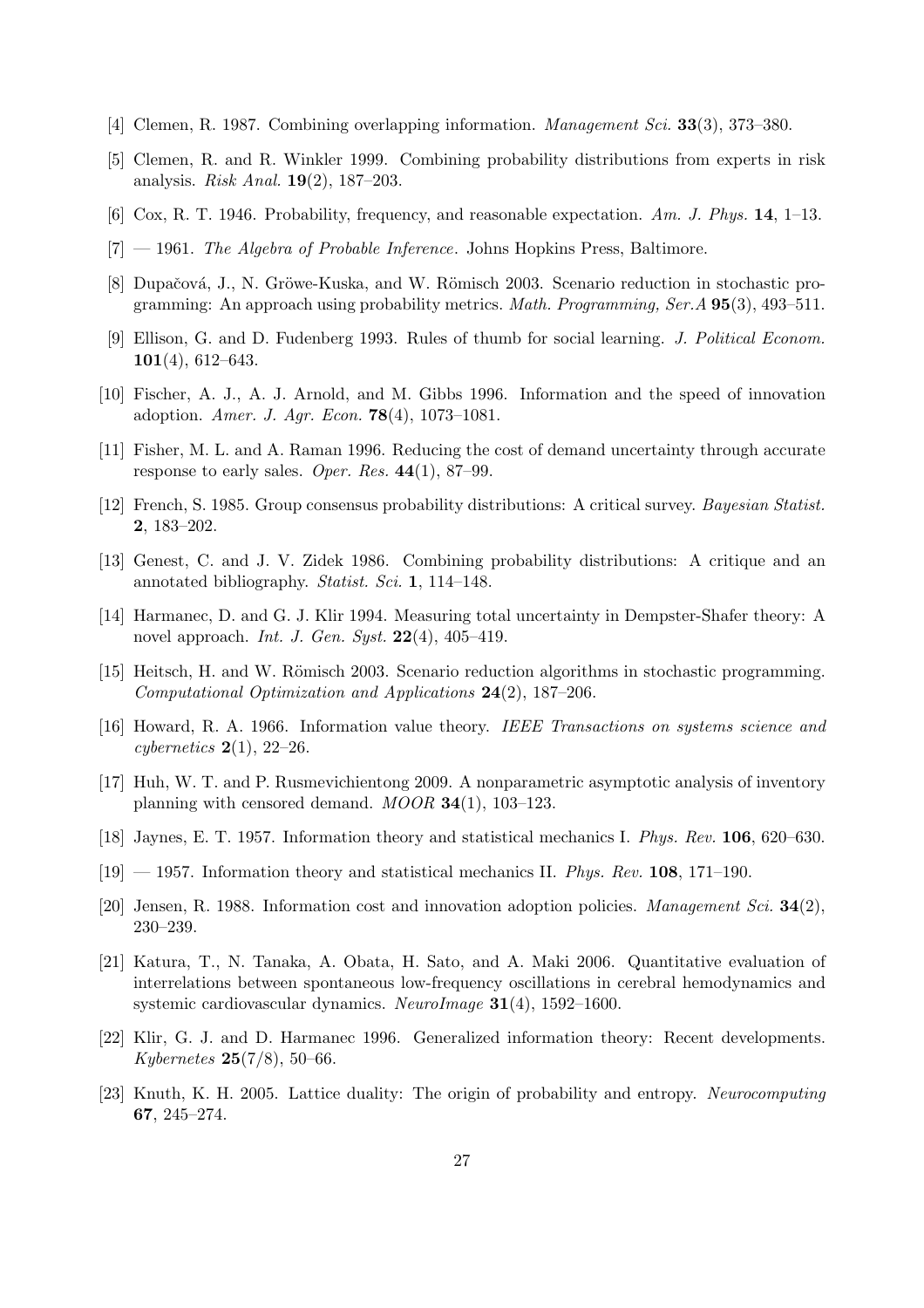- [24] Kornish, L. J. and R. L. Keeney 2008. Repeated commit-or-defer decisions with a deadline: The influenza vaccine composition. Oper. Res. 56(3), 527–541.
- [25] Levi, R., R. O. Roundy, and D. B. Shmoys 2007. Provably near-optimal sampling-based policies for stochastic inventory control models. MOOR 32(4), 821–839.
- [26] Levin, V. L. 1975. On the problem of mass transfer. Sov. Math. Dokl. 16, 1349–1353.
- [27] Maeda, Y. and H. Ichihashi 1993. An uncertainty measure with monotonicity under the random set inclusion. *Int. J. Gen. Syst.*  $21(4)$ , 379–392.
- [28] McCardle, K. F. 1985. Information acquisition and the adoption of new technology. Management Sci. **31**(11), 1372-1389.
- [29] Mokhov, I. I. and D. A. Smirnov 2006. El Niño-Southern Oscillation drives North Atlantic Oscillation as revealed with nonlinear techniques from climatic indices. Geophys. Res. Lett. 33. L03708.
- [30] Perevalov, E. and D. Grace 2011. Information acquisition for decision making: Answer depth. Submitted for publication.
- [31] 2011. Information acquisition for decision making: Question difficulty. Submitted for publication.
- [32] 2011. Information acquisition for decision making: Source models. Submitted for publication.
- [33]  $-2011$ . Optimization of additional information acquisition in decision making problems: main framework. Submitted for publication.
- [34] Predd, J. B., D. N. Osherson, S. R. Kulkarni, and H. V. Poor 2008. Aggregating probabilistic forecasts from incoherent and abstaining experts. Decision Anal. 5(4), 177–189.
- [35] Rachev, S. T. and W. Römisch 2002. Quantitative stability in stochastic programming: The method of probability metrics. Math. Oper. Res. 27(4), 792–818.
- [36] Rachev, S. T. and L. Rüschendorf 1998. Mass Transportation Problems, Volume I: Theory. Springer-Verlag, New York.
- [37] Rachev, S. T. and L. Rüschendorf 1998. Mass Transportation Problems, Volume II: Applications. Springer-Verlag, New York.
- [38] Rachev, S. T. and R. M. Shortt 1990. Duality theorems for kantorovich-rubinstein and wasserstein functionals. Dissertationes Mathematicae 299, 647–676.
- [39] Römisch, W. and R. J.-B. Wets 2007. Stability of  $\varepsilon$ -approximate solutions to convex stochastic programs. SIOPT 18(3), 961–979.
- [40] Shafer, G. 1976. A Mathematical Theory of Evidence. Princeton University Press, Princeton, NJ.
- [41] Shannon, C. E. 1948. A mathematical theory of communication. Bell Systems Technical Journal 27, 379–423, 623–659.